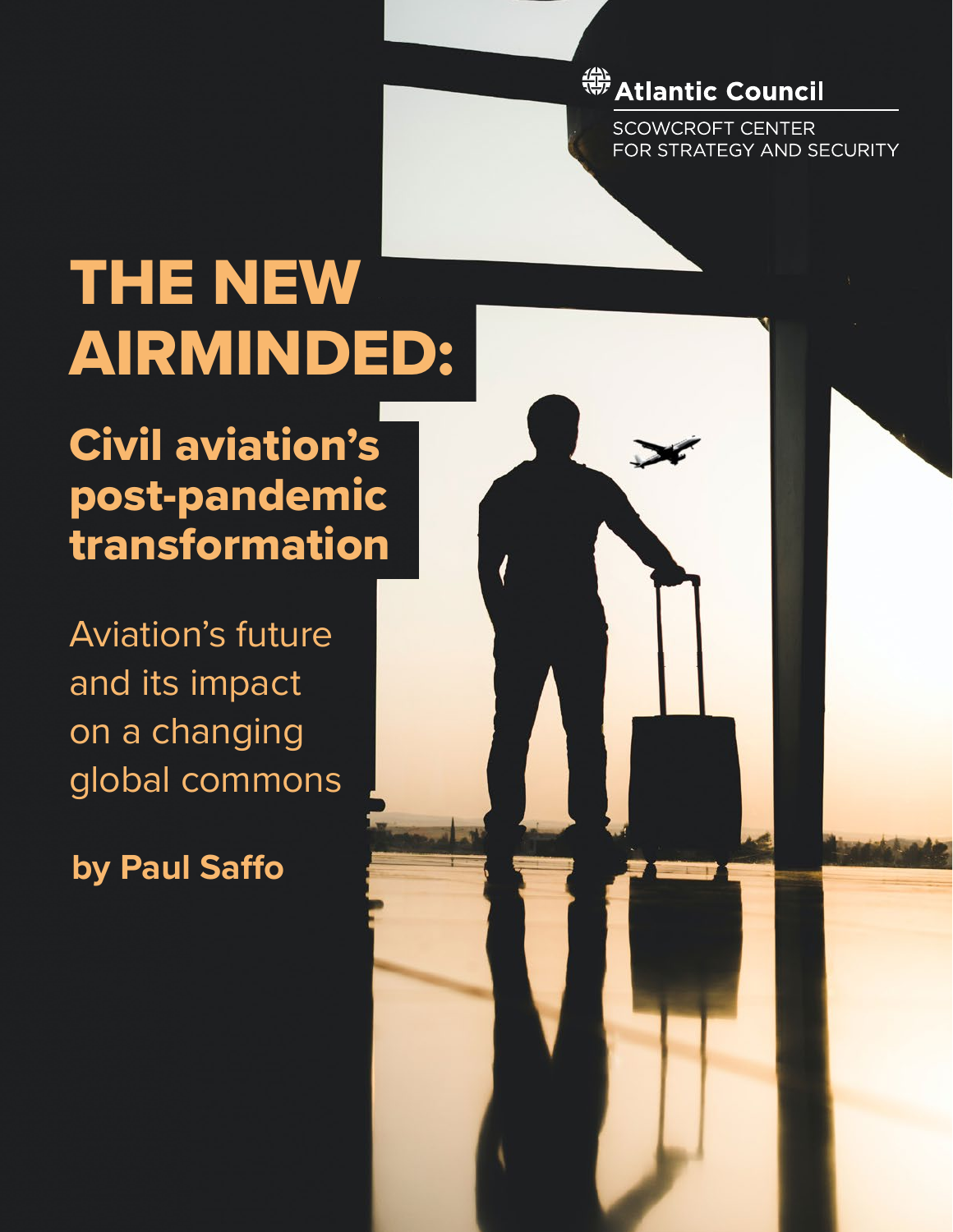

SCOWCROFT CENTER FOR STRATEGY AND SECURITY

# THE NEW AIRMINDED:

## Civil aviation's postpandemic transformation

Aviation's future and its impact on a changing global commons

**by Paul Saffo**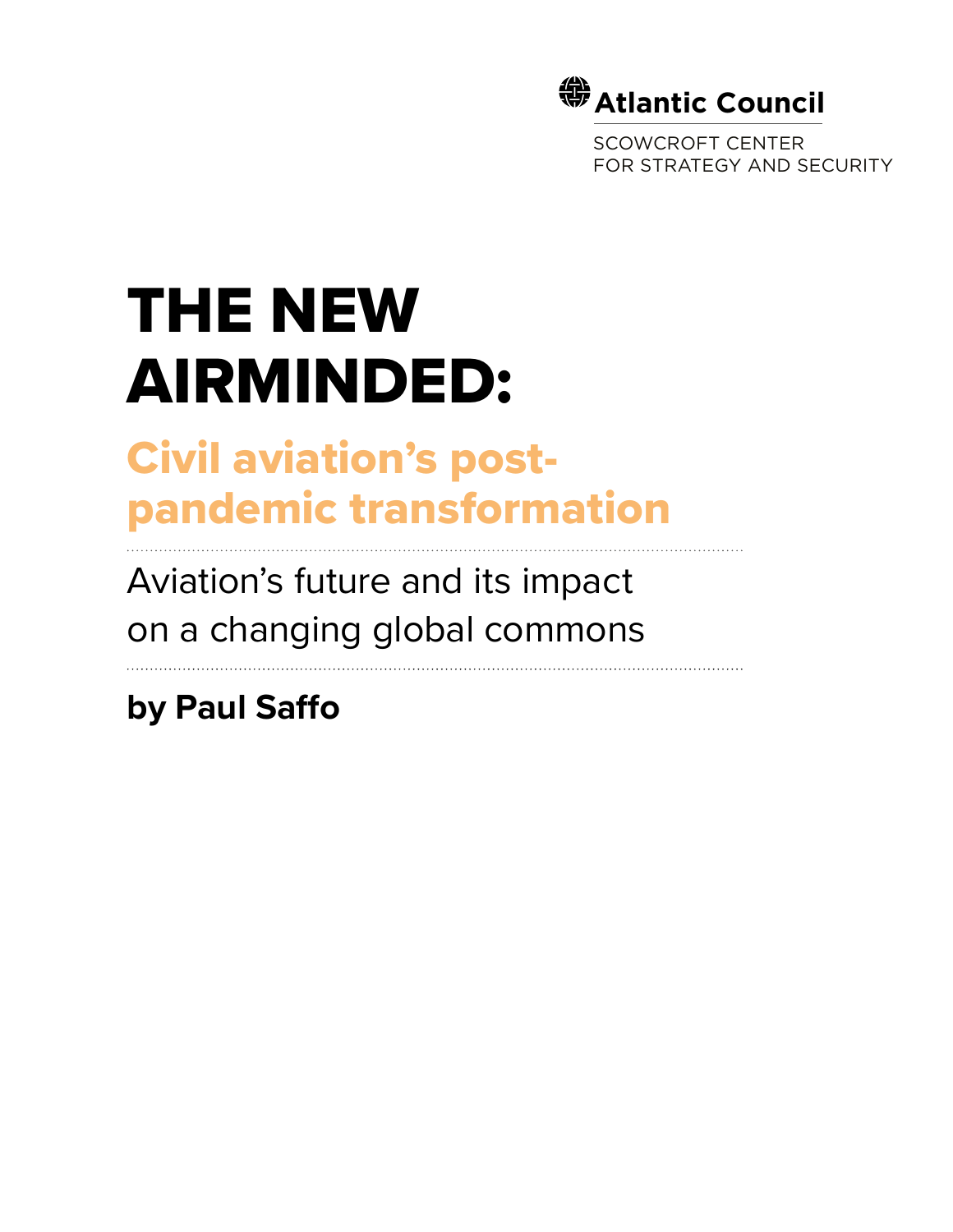#### **ACKNOWLEDGMENTS**

This report is written and published in accordance with the Atlantic Council policy on intellectual independence. The authors are solely responsible for their analysis and recommendations. The Atlantic Council and its donors do not determine, nor do they necessarily endorse or advocate for any of this report's conclusions.

ISBN-13: 978-1-61977-198-7

Cover credit: [Yousef Alfuhigi](https://unsplash.com/@yousefalfuhigi?utm_source=unsplash&utm_medium=referral&utm_content=creditCopyText) on [Unsplash](https://unsplash.com/?utm_source=unsplash&utm_medium=referral&utm_content=creditCopyText)

November 2021

© 2021 The Atlantic Council of the United States. All rights reserved. No part of this publication may be reproduced or transmitted in any form or by any means without permission in writing from the Atlantic Council, except in the case of brief quotations in news articles, critical articles, or reviews. Please direct inquiries to:

Atlantic Council, 1030 15th Street NW, 12th Floor, Washington, DC 20005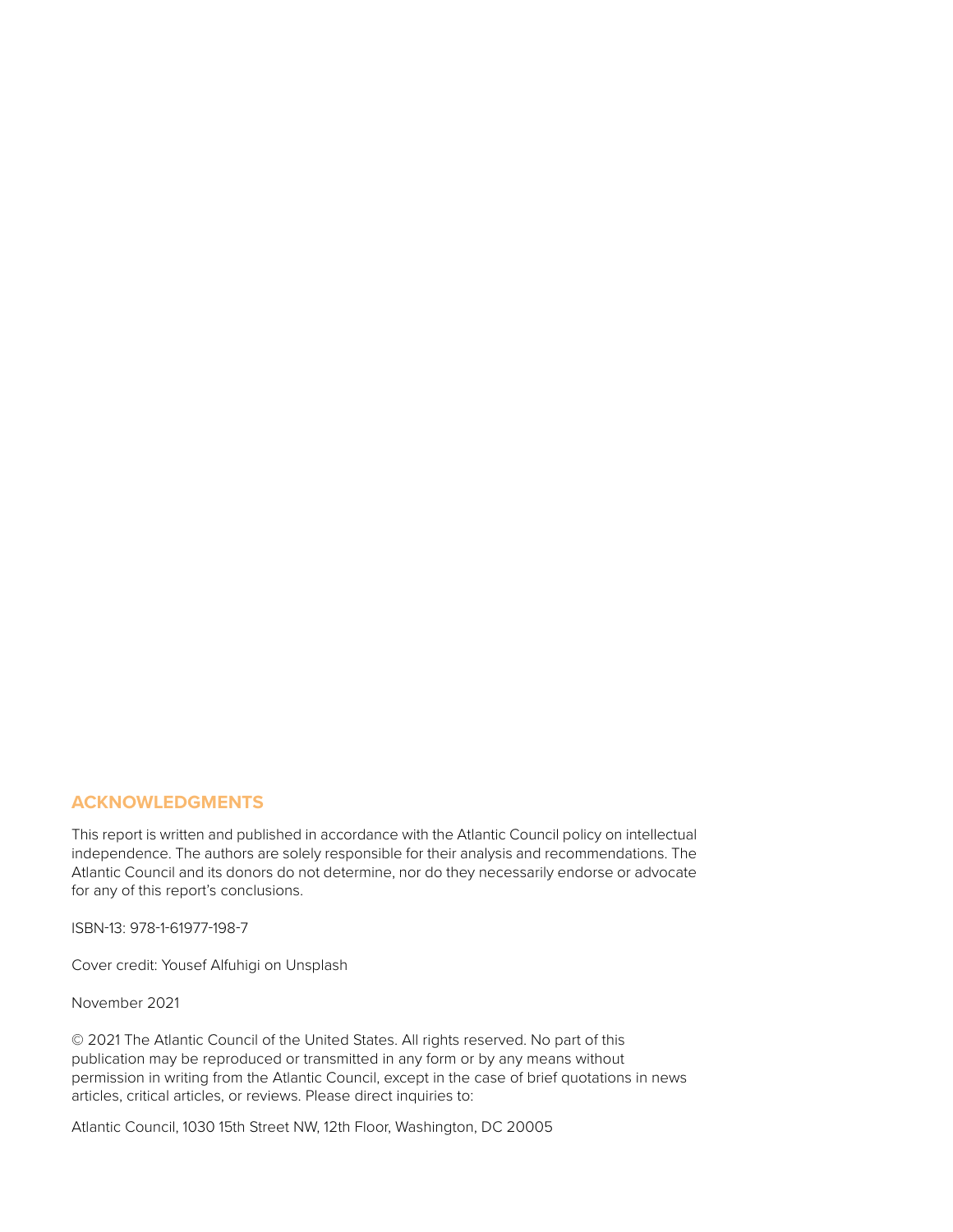

SCOWCROFT CENTER FOR STRATEGY AND SECURITY

#### **SCROWCROFT CENTER**

The Scowcroft Center for Strategy and Security works to develop sustainable, nonpartisan strategies to address the most important security challenges facing the United States and the world. The Center honors General Brent Scowcroft's legacy of service and embodies his ethos of nonpartisan commitment to the cause of security, support for US leadership in cooperation with allies and partners, and dedication to the mentorship of the next generation of leaders.

The Scowcroft Center's Transatlantic Security Initiative brings together top policymakers, government and military officials, business leaders, and experts from Europe and North America to share insights, strengthen cooperation, and develop innovative approaches to the key challenges facing NATO and the transatlantic community. This publication was produced in partnership with Airbus under the auspices of a project focused on reinforcing the core pillars of the transatlantic relationship.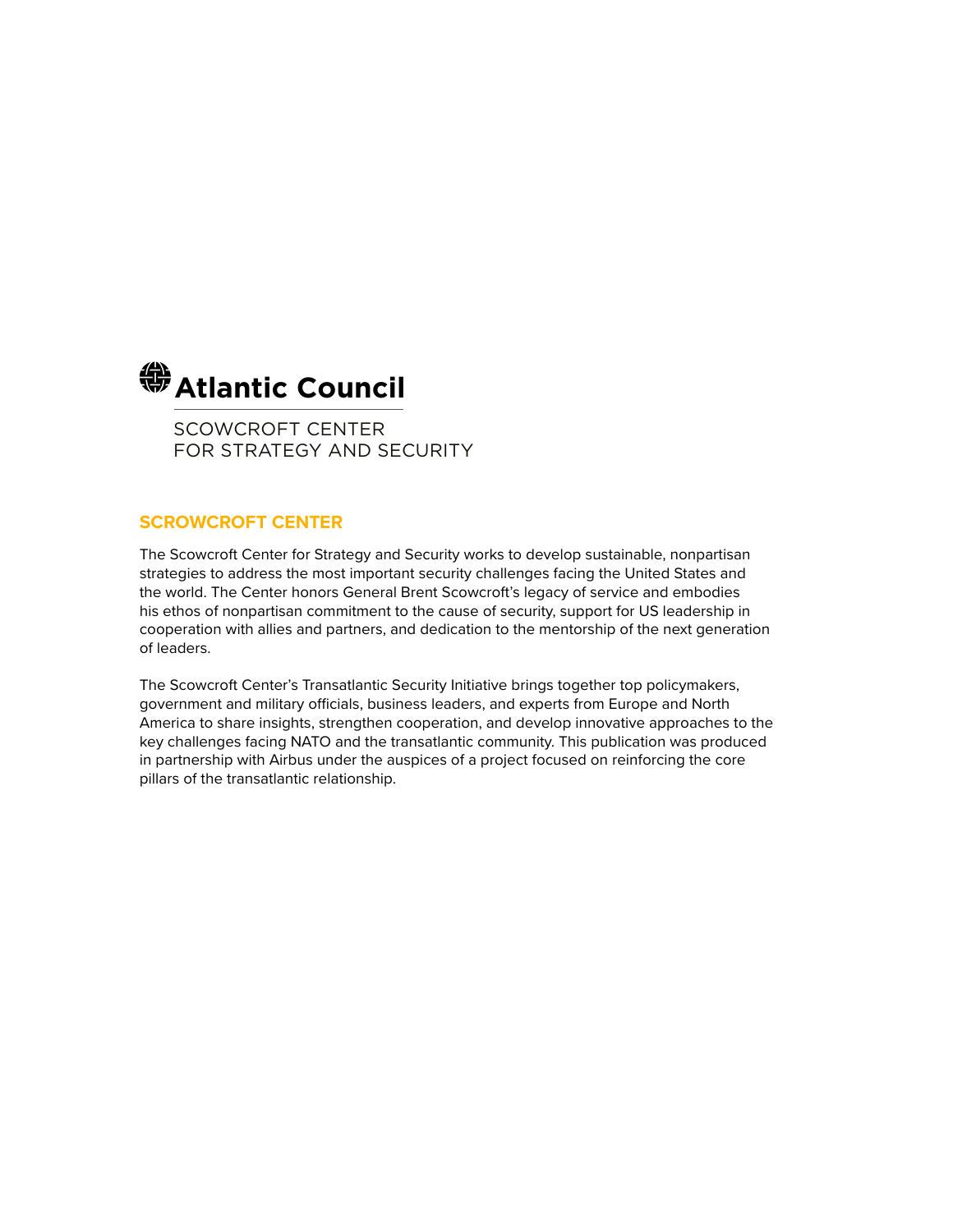#### **Table of Contents**

| <b>GLOBAL TRENDS AND IMPLICATIONS FOR AVIATION'S FUTURE  3</b> |    |
|----------------------------------------------------------------|----|
| <b>CONCLUSION: GEOPOLITICAL IMPLICATIONS OF AN</b>             | 18 |
|                                                                |    |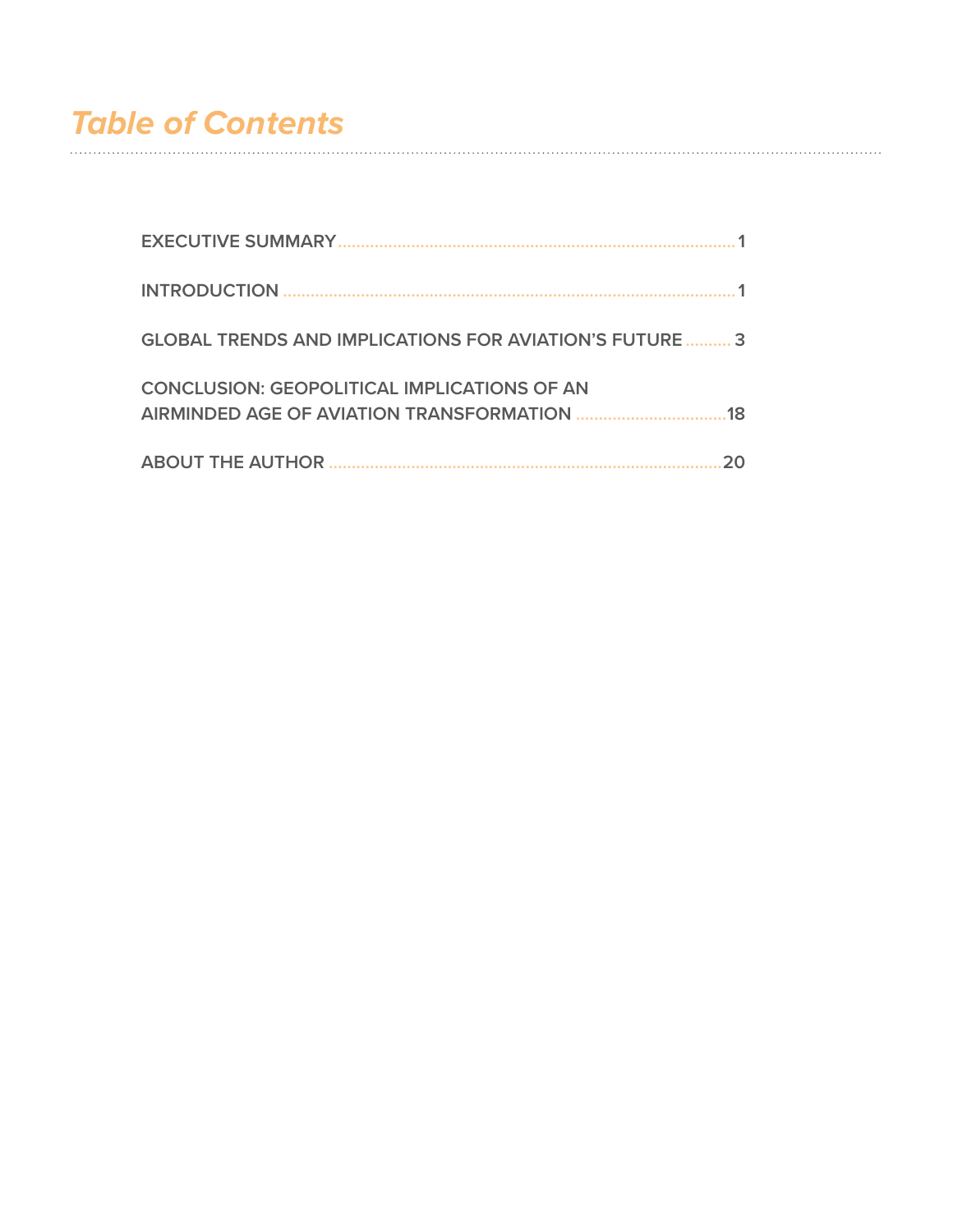## <span id="page-5-0"></span>*Executive Summary*

o no one's surprise, air travel is undergoing a stuttering rebound unfolding in concert with the COVID-19 pandemic's ebbs and flows. However, this rebound conceals deeper transformations poised to utterly change the air tr stuttering rebound unfolding in concert with the COVID-19 pandemic's ebbs and flows. However, this rebound conceals deeper transformations at least comparable to the transformations that followed the introduction of jet travel in the 1950s. The pandemic has acted as a powerful forcing function, accelerating some trends, eliminating others, and above all creating openings for entirely new airborne innovations. And just as the advent of 1950s' jet travel influenced the shape of the late twentieth century global

order, the coming transformation will have a profound effect on our notions of proximity and the shape of what constitutes our "global commons"—that ever complexifying shared social, political, and physical space in which we all live.

My shorthand for this transformation is "airminded," a term borrowed from the early twentieth century dawn of aviation that nicely captures both the technical reality of the coming aviation innovations, an underlying entrepreneurial optimism regarding future flight possibilities, and its impact on daily life and popular imagination in the decades to come.

## *Introduction*

#### **Aviation's Future: This Is Not Just a Recovery, It's a Transformation**

#### *Civil aviation: a gradual return to pre-pandemic levels, with a deeper transformation*

As the world struggles to emerge from the depths of the COVID-19 pandemic wave, it is evident that air transport will experience a steady rebound as leisure travelers eagerly reschedule deferred family and tourist travel, while business travelers realize that not every deal can be closed via videoconferencing. The exact timing of the rebound will be gated primarily by the rate at which new COVID-19 variants and infection rates are brought under control. In the meantime, however, look for steady increases in both domestic travel and travel within regions where infection rates are brought under control and reciprocal arrangements are in place.<sup>1</sup>

As indicated in Figure 1, the International Air Transport Association (IATA) forecasts an overall return to historic trends by 2024, with international travel lagging slightly behind domestic travel. I am skeptical of the 2024 date but believe the shape of the trend line reflects the most likely scenario: domestic growth will lead international growth as Revenue Passenger Kilometers (RPKs) return to pre-pandemic levels followed by continued global aviation growth.

*But this is more than a recovery: expect a profound transformation in the civil aviation ecosystem*

This projected return to historic norms belies a range of profound changes with important geopolitical implications. More specifically, the effects of the pandemic have acted as a powerful forcing function, accelerating some trends already underway, extinguishing other trends, and above all, spurring both technological and commercial innovations all but certain to turn assumptions about the interaction between physical air travel and cyberspace on their head.

The combined cross-impact of these trends will result in a profoundly transformed air transportation environment. We will not just travel more, we will travel differently. And with this will come a profound change in our collective worldview that in turn will affect perceptions of geopolitics. Simply put, we are entering a new age of "airmindedness"—a realization that the world is at once smaller and larger than we assumed: smaller in distance, but larger in diversity and surprise than most have imagined.

<sup>1</sup> "Control" does not mean that all incidences of infection are eliminated, but rather that infection rates are reduced to a low, and above all, predictable level.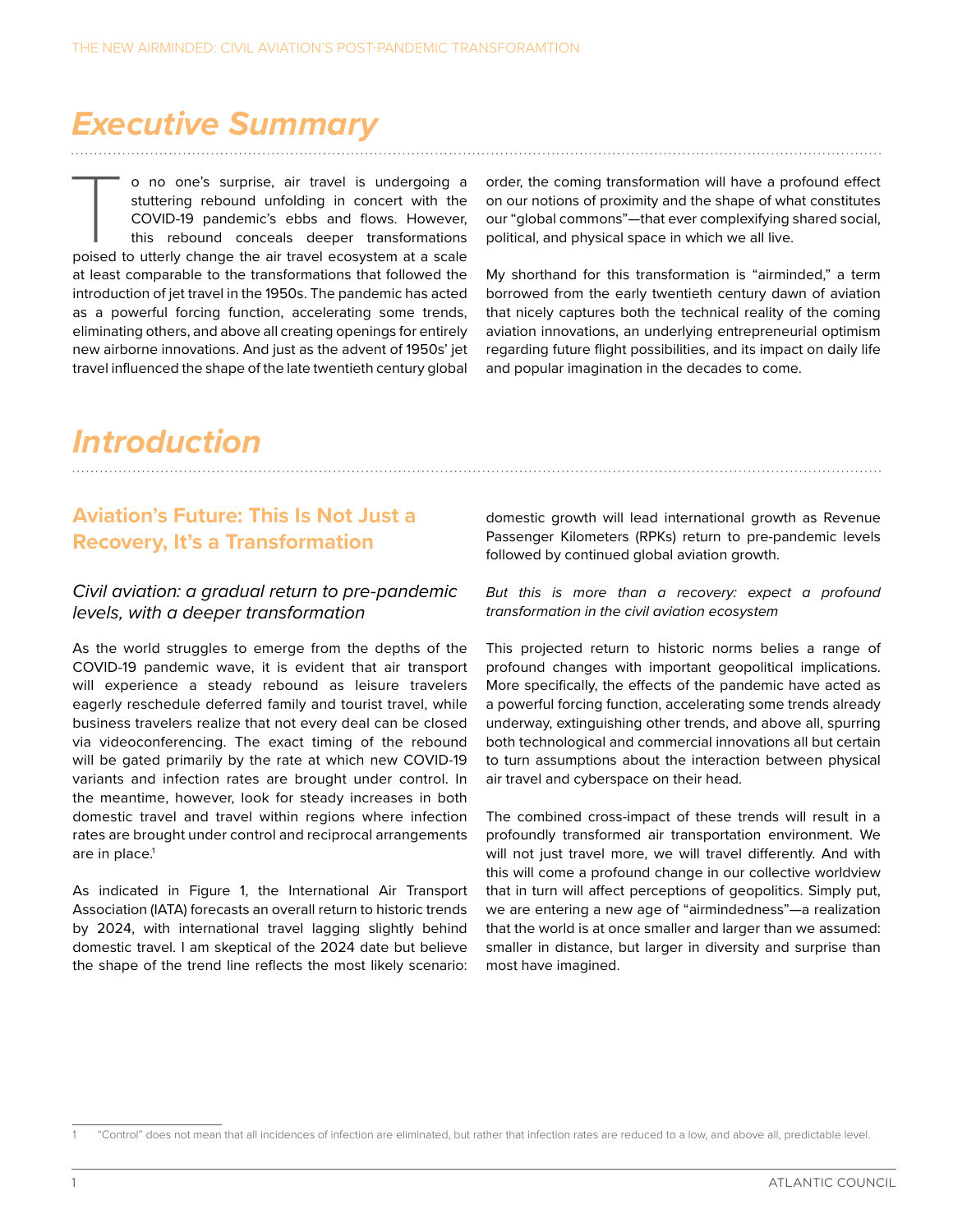"Airminded" was a phrase oft-heard in the early days of aviation a century ago.<sup>2</sup> At once both prophecy and reality, it neatly captured both the passion of early aviation innovators and the public's expectation of how air travel would transform the world. In this moment of ever-growing desire to travel and innovators creating everything from Jetson-like personal electric vertical takeoff and landing (eVTOL) aircraft to space flight tourism platforms, we have entered a new age of airmindedness in which both device and destination are capturing the public's imagination.

#### *The immediate future resembles the dawn of 1950s' jet travel*

In terms of overall scale, we are entering a period of transformation comparable to or greater than the transformations that ensued following the advent of jet travel with the DC-8 and Boeing 707 in the 1950s. Like then, we are witnessing a convergence of technical innovations, new business models, growing travel demand, and increased public fascination with the potential of new aviation platforms.

Historically, carriers tended to favor capacity over speed: carrying more passengers per flight translated into both economies of scale in the sky as well as efficient use of limited landing slots and gates at airports. The post-pandemic reality is shifting to a focus on speed, first in the form of shortening trip times with point-to-point routing and then followed by higher air speeds as a means to making more efficient use of landing slots with faster turnarounds.<sup>3</sup> This will be accompanied by an overall reduction in passenger capacity of individual aircraft, particularly as eVTOL "air mobility" offerings begin to arrive.

The most important factors and trends are outlined below.



<sup>2</sup> For an overview of the history of airmindedness, see Joseph J. Corn, *The Winged Gospel: America's Romance with Aviation*, 1900-1950 (New York: Oxford University Press, 1983).

<sup>3</sup> This debate was last joined in 2000, when Boeing bet on smaller aircraft and higher speeds in the form of its Sonic Cruiser, while Airbus bet on capacity in the form of its A380. Airbus won the bet: the Sonic Cruiser was cancelled in 2002, and the A380's first flight was in 2005, followed by commercial introduction by Singapore Airlines in 2007.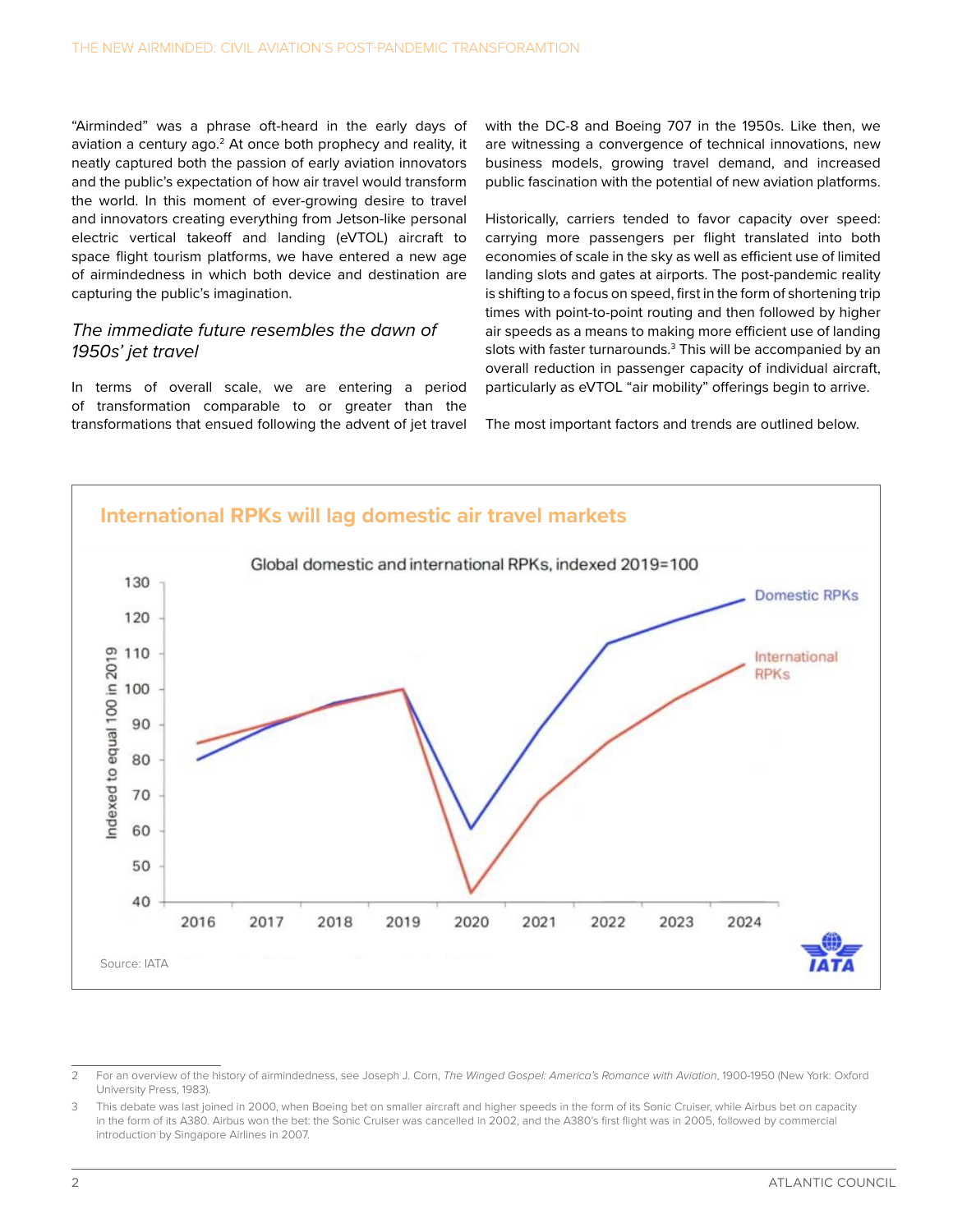## <span id="page-7-0"></span>*Global trends and implications for aviation's future*

#### **Farewell to the Jumbos (and Superjumbos)**

ne of the earliest impacts of the pandemic travel<br>
shutdown was the grounding of virtually all of<br>
the still-flying Airbus A380s and Boeing 747s<br>
(collectively, "jumbos") in favor of twin-engine<br>
wide bodies (e.g., the Air shutdown was the grounding of virtually all of the still-flying Airbus A380s and Boeing 747s (collectively, "jumbos") in favor of twin-engine smaller narrow-body aircraft (e.g., the Airbus A320 and Boeing 737) pressed into service on routes previously served by the jumbos.4 These smaller aircraft offered higher passenger load factors (PLFs), a measure crucial to airline profitability.

But PLFs are not the entire story. Carriers were already moving away from operating their jumbos before the pandemic, so this grounding merely accelerated the existing trend. It is thus unlikely that more than a few of either the A380s or 747s will return to the skies as travel volumes recover.5

The pandemic-related drop in passenger demand aside, the key factors driving this trend are cost and engine performance. The A380 and 747 are both quadjets, and four-engine aircraft are intrinsically more expensive to fly than twin-engine craft. Historically, quadjets were more reliable than twin-engine craft, leaving quads as the only options for long-haul overseas travel. However, advances in engine technology (discussed below) have removed the historic safety advantage of quadjet configurations, leaving secondary factors such as airport landing slot availability and passenger demand volume as the only rationale for operating the larger planes.

This shift has been especially stark for the A380: out of a total of 254 A380s built, only twenty-four remain operational, and the final A380 was assembled in 2020. Because the A380 is a relatively new aircraft (the first A380 flew in 2005), Airbus has not enjoyed the decades of sales required to recover its development costs, leaving the manufacturing line especially



Boeing 747s parked in an airplane graveyard in the Mojave Desert in California Source: Sam Chui <https://samchui.com>

Technically speaking, "jumbo" refers to the Boeing 747 and certain large four-engine jets, including the Boeing 777 and Airbus A350. "Superjumbo" is reserved for the Airbus A380. For simplicity's sake, this paper uses "jumbo" to refer to all of the largest aircraft.

<sup>5</sup> The exception to this may be the 747 in air cargo configurations. See the discussion of air cargo on pages 17 and 18.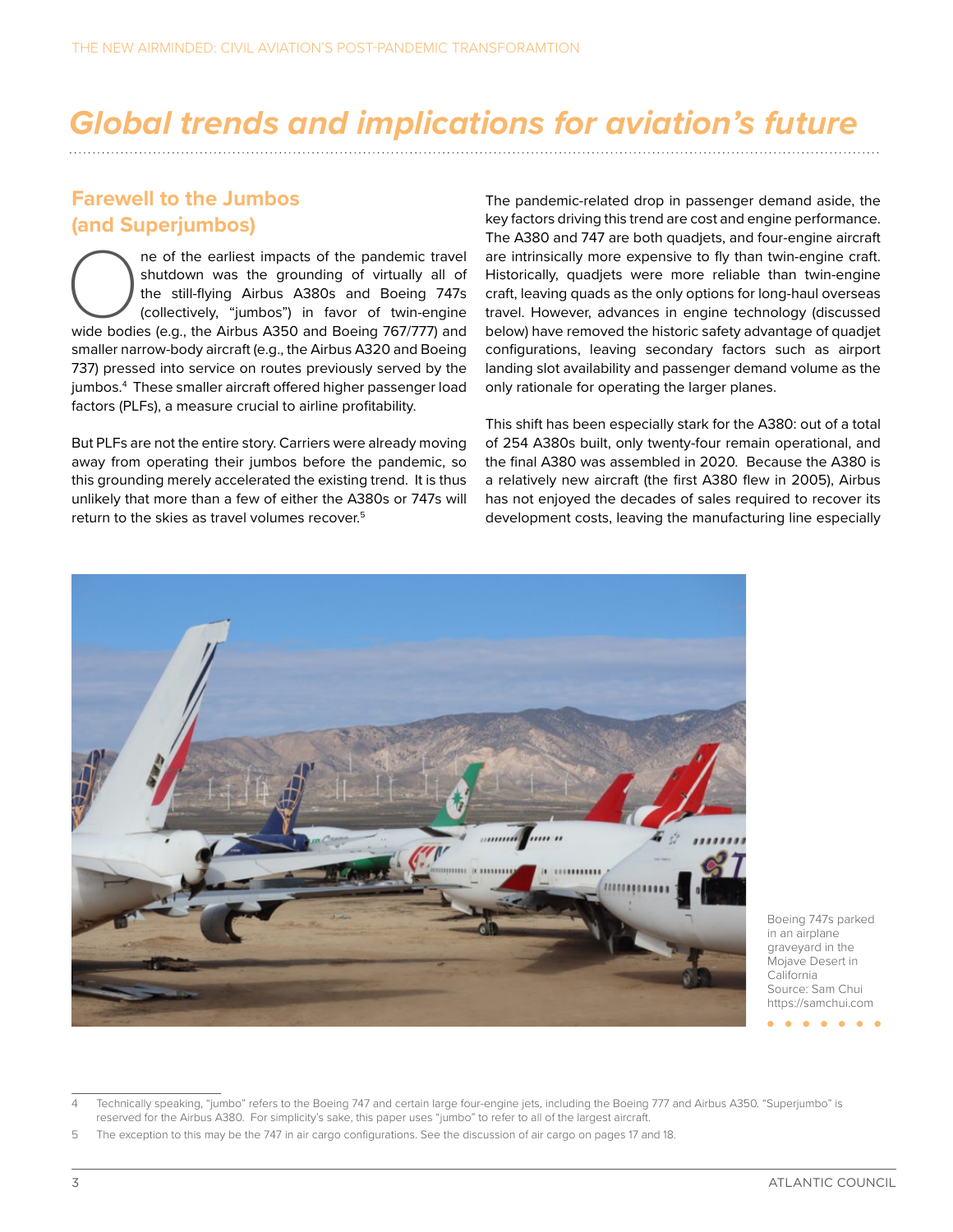vulnerable to a downturn.<sup>6</sup> Complicating matters further, the A380's unsuitability as a freight transporter closed the option of a secondary freighter income stream.7

On the carrier side, the pandemic sharpened the challenge of achieving high PLFs needed to profitably run largecapacity jumbos like the A380 and 747. Several carriers have permanently grounded their A380s, and others are likely to follow. In the long run, a diminishing number of A380s will be returned to service on high-demand routes, and others will likely be reserved for special mass travel events, such as carrying pilgrims to Mecca for the annual Hajj.<sup>8</sup> But the age of superjumbos like the A380 is gone for the foreseeable future.

Boeing's 747 has fared somewhat better. The 747's long operational history—its first revenue flight was in 1970 and a wide range of variants, including a successful freight configuration, mean that Boeing recovered its initial development costs long ago. Decreasing demand for the 747 a decade ago made it clear that the 747 was approaching its logical end of life. Boeing began cutting back 747 production in 2016 and again in 2020, and thus the 747 was well on its way to end-of-life status well before Boeing announced that the final 747 would be delivered in 2022.

The major carriers also began retiring their 747s in the years after 2015, so the pandemic-related collapse in air travel demand merely accelerated this already rapid decommissioning. Out of a total of one thousand five hundred built, less than thirtyfive 747s remain in passenger service. It is possible that the last remaining 747s to be delivered will be the two 747-800s currently being configured as the new Air Force One.

#### *Implications*

The retirement of the 747 and A380 is both a contributing factor and a consequence of other factors transforming civil aviation discussed below. Specifically, engine reliability advances mean

smaller twin-jet aircraft can be safely and profitably operated on long-haul routes once dominated by the jumbos, and a steady shift away from hub-and-spoke to point-to-point travel means there will be ever fewer routes where the high-passengercapacity jumbos make economic sense.9

#### **Videoconferencing Fuels Air Travel Demand—and Vice Versa**

The pandemic-related stay-at-home orders caused an acceleration of videoconferencing adoption that is virtually unprecedented in the history of technology diffusion. Videoconferencing is now firmly embedded as a tool in both business and personal lives, and thus its use, and the use of collaborative software generally, will see steady growth even as the pandemic wanes. In addition, now that the videoconferencing market is firmly established, one can anticipate a steady stream of dramatic new collaborative platform innovations over the next several years, including the introduction of immersive videoconferencing with headmounted virtual reality (VR) displays.

The dramatic spike in videoconferencing adoption has revived speculation that users will permanently trade airplane seats for screens and travel demand will thus decline. This notion of "travel substitution" has been a fixture on the telecommunications landscape for well over half a century, as each new communications platform was greeted with the expectation that it would free knowledge workers from the burden of business travel.<sup>10</sup>

History tells us otherwise. Long-distance telephony was a boon for the 1950s' jet age, email's commercial arrival in the 1980s boosted business air travel further, and air travel grew even more rapidly alongside the arrival of cyberspace, the World Wide Web, and the dot-com revolution.

<sup>6</sup> In retrospect, the A380 is a brilliant plane that arrived over a decade too late. If it had launched in 1990, there would have been both the time and demand to allow for a full build-out of A380 variants and recovery of investment. Instead, the A380 began flying just as the superjumbo market was peaking and wouldbe carrier customers were getting cold feet.

<sup>7</sup> The A380's design precluded the option of a lifting nose door, a feature designed into the 747 from the very start. This is a major reason for the 747's distinctive forward hump, which allowed the cockpit and attendant avionics and controls to be placed above the door hinge, greatly simplifying door design. The 747's nose door allows not only for more rapid loading and unloading compared to side-door operations, it also makes it possible to carry both wider and longer cargo loads.

<sup>8</sup> In May 2021, Qantas announced its intention to bring a portion of its A380 fleet back into service as the pandemic wanes. Qantas is a good example of special circumstances, owing to its core long-haul routes.

<sup>9</sup> The newest variants of the Airbus A350 and Boeing 777 twin-engine widebodies have passenger capacities comparable to the retiring jumbos, but at dramatically lower per seat operational cost. In the case of the new 777x variant, Boeing claims that it's per-seat cost will be 33% lower than that for a 747- 400.

<sup>10</sup> Paul Saffo, "The Future of Travel," *Fortune*, 128 (7) (Autumn 1993): 112–119.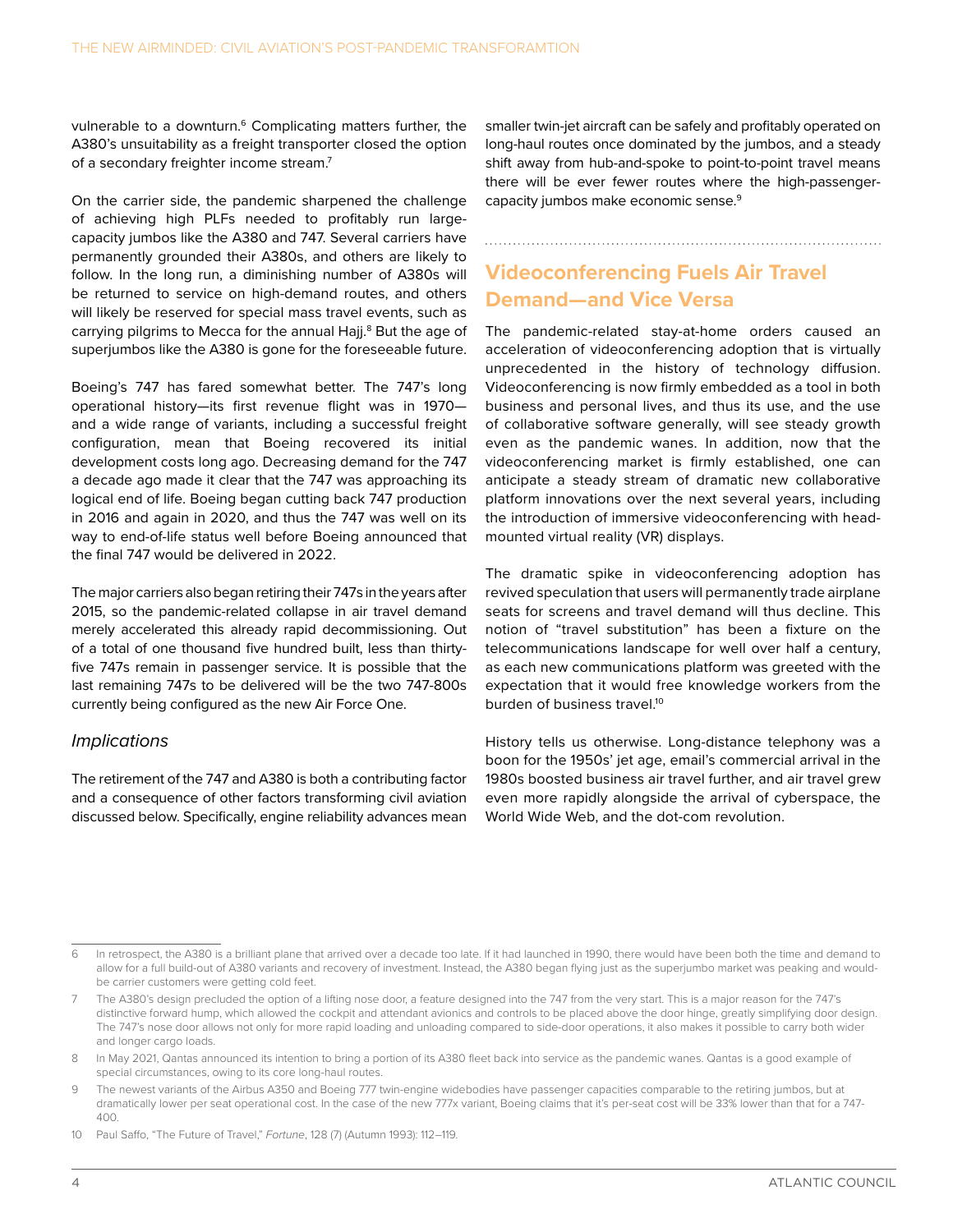The lesson is that electronic communication and travel are synergistic: the more individuals communicate with others remotely, the more likely they will travel to meet in person. And the more one travels to meet others in person, the more likely it is that the individuals will continue the conversation electronically between visits. Instead of travel substitution, we will enter a world of travel shifting in which travel becomes ever more convenient, and digital communications become ever more vivid and ubiquitous. And when convenience, ubiquity, and vividness combine, we will all inevitably travel more and communicate more.<sup>11</sup>

#### *Implications*

Videoconferencing, collaborative software, emergent immersive social environments, and the adoption of remote work practices will have a strong impact on both air travel demand as well as the nature of air travel offerings. It is already a key reason why business travel recovery is lagging tourist travel, as the once-reflexive assumption that critical business must be conducted in person is softened by the recent experience with videoconferencing and other digital tools.

Travel shifting will become an unremarkable norm as businesses discover that the ever-richer travel and telecommunication options can be recombined in ways that make businesses more effective while allowing greater work/ life balance for former road warriors. It sounds counterintuitive, but in the long run, this richer set of options will inevitably lead to greater demand for both travel and remote communications.12 This will also encourage the shift from hub-and-spoke to point-to-point routing, as electronically facilitated friendships blossom in regions beyond major commercial centers.

And, of course, there is one inevitable surprise: carriers are already reporting passenger requests for the ability to connect with Zoom conferencing while in flight, so say farewell to quiet naps on long trips. Let's hope we get VR headsets soon so we can shut out the noise while we are on an in-flight videoconference of our own.

#### **Airline Networks: Hub-and-Spoke Yields to Direct Flights and "Skinny" Routes**

Hub-and-spoke operations have been the dominant model for airline networks since the late 1970s. Hubbing's appeal to carriers lay in fostering higher PLFs and streamlined operations by virtue of having to maintain fewer routes compared to point-to-point direct flight networks. The hub-and-spoke model has also allowed airlines to more effectively protect themselves against competition by controlling resources at key hub airports such as gate availability and scarce landing slots. This translates into both higher PLFs and higher fares for carriers able to control key hubs.

Hubs thus are great for carriers but ask any traveler and they will tell you they would much prefer a nonstop flight to their destination, even if it means a longer flight leg on a smaller aircraft. The compromise offered by carriers was that even if a passenger had to change flights, at least they could complete their entire trip on one airline via flight legs that (hopefully) were sufficiently coordinated to avoid long waits at connecting airports.

Another factor favoring hub networks was technological: historically, engine performance limitations restricted extended overwater flight to larger aircraft with three or four engines. Only a hub network architecture could ensure the high PLFs required to make these overseas flights profitable. The situation began to change in the early 1990s when the Boeing 777 became the first twin-engine wide-body jet to receive ETOPS-180 certification, allowing the 777 to fly over water in the Pacific as well as the Atlantic airspace.<sup>13</sup> Twinengine jets offer important fuel and other savings compared to their larger brethren, and their smaller capacity means they can achieve high PLFs with fewer passengers.

What followed was a gradual erosion of the strict hub-andspoke model as more twin-engine jets received ETOPS ratings, allowing not only more efficient PLFs on mainline routes, but also making point-to-point service possible on "skinny" routes that would have been uneconomic for largercapacity quadjets like the 747.14

<sup>11</sup> On the horizon are new immersive social environments (what Facebook is billing as the "Metaverse"). We can count on the travel substitution believers to point to these platforms and claim "This time the technology really will eliminate the need for travel." Once again, they will be mistaken.

<sup>12</sup> This travel-communications cocktail also inevitably includes high-speed rail networks. Business air travel in Europe has been in steady decline over the last two decades because of the availability of rail options, and we expect to see the same happen in China. Americans, eat your hearts out.

<sup>13</sup> ETOPS is an acronym for Extended-range Twin-engine Operations Performance Standards. ETOPS-180 refers to the ability to safely fly over water for up to three hours from a destination or secondary airport.

<sup>14</sup> A skinny route is one on which passenger demand is insufficient to profitably support jumbos but can be profitably operated with twin-engine wide-body or narrow-body aircraft.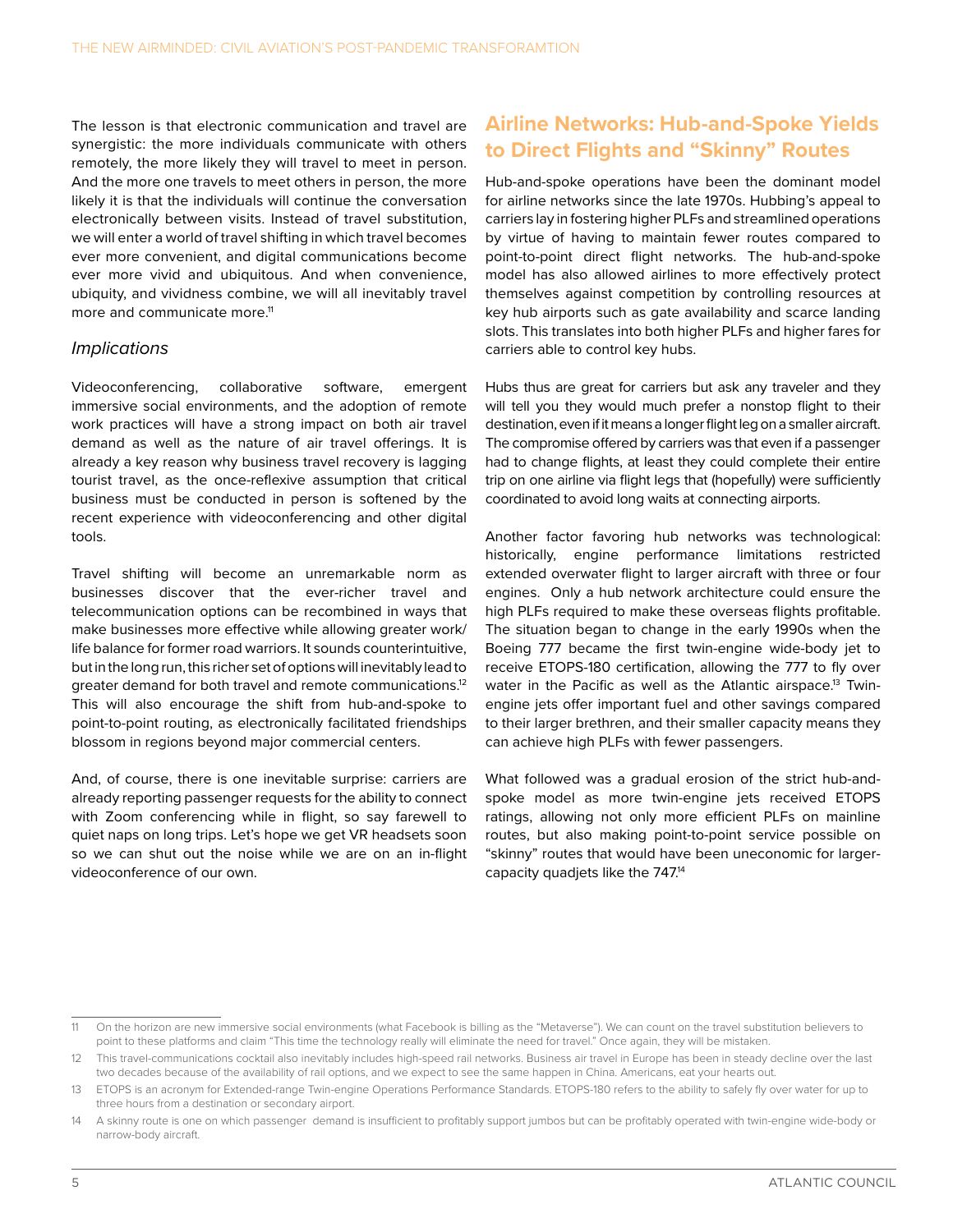It is axiomatic that all aviation innovation follows power plant advances. The continued advance in jet engine efficiency, reliability, and emissions reductions since the early 1990s steadily eroded the operational necessity of long-haul hubbing built around four-engine passenger jets.<sup>15</sup> By 2010, it was clear that wide-body, and even narrow-body twin-engine jets (like the Boeing 737 and Airbus 330), would increasingly be capable of displacing quadjets on long-haul routes.

Jump ahead to 2019, and it seemed that the only thing holding the hub-and-spoke system together was habit and the market power of the larger carriers. Then the pandemic hit, triggering a drop in passenger demand and brutal cost-cutting measures as airlines struggled to survive. And as described above, this accelerated the commercial demise of both the Airbus A380 and Boeing 747 as there were simply too few passengers to profitably fill the planes.

Opinions are divided over what will happen as we emerge

from the pandemic and passengers return to the skies. One school of thought argues that carriers will return to the huband-spoke model, but with ever more efficient twin-engine jets. I disagree. The most likely future is a hybrid network model in which high-demand long-haul routes will retain some hub-like characteristics, but hub-based connecting travel will decline as nonstop options served by twin-engine wide- and narrow-body aircraft increase.

#### *Implications*

A hybrid network favoring direct travel will result in greater volumes of passenger travel, and because it will weaken carrier monopoly control on critical hubs, may also lead to greater competition and thus lower traveler cost. As carriers learn to profitably operate on skinny routes, it is likely that air service will expand to previously unserved destinations. This shift will also have unintended consequences in the form of shifting traffic to currently underserved smaller airports, relieving landing slot pressures at major hub airports.



Chicago's O-Hare International Airport is emblematic of the historic buildup of massive airport hubs out of which specific airlines operate a majority of their flights. Source: Miguel Ángel Sanz/ Unsplash

<sup>15</sup> "Jet engine" remains in common use as a descriptive term even though technically speaking, modern jet aircraft are powered by turbofans and not jet engines.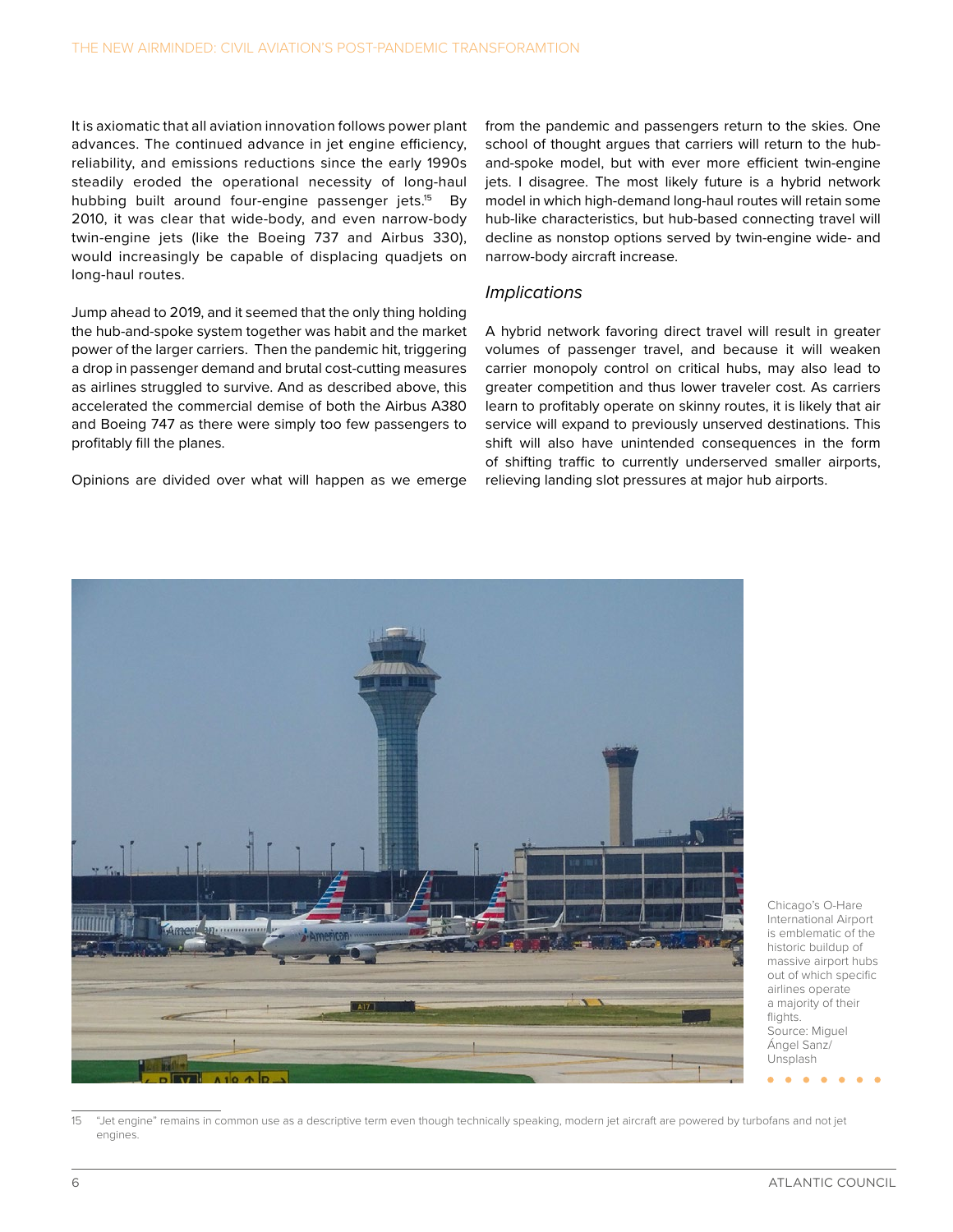#### **Airport Surprises: Growth Away from Major Hubs—and an Airport Building Boom**

The shift away from hubs to direct flight will have dramatic impacts on airports. Smaller airports will experience more direct flight traffic, particularly as narrow-body twin-engine aircraft are deployed on skinny long-haul routes. This will hold particular appeal for travelers who will be able to travel internationally from airports closer to work/home without the hassle of first traveling to a major international airport and enduring the attendant crowds and long walks to gates. The earliest expansion will be to underused airports on the fringes of major urban regions as well as more remote locations experiencing growth related to city dwellers moving to take advantage of remote work protocols and realize a better work/life balance.

This will reduce pressures on major hub airports to expand airport size, number of gates, and landing slots. In fact, it is possible that we will see some of the largest airports move to reduce their operational footprint, and perhaps even their size. An early candidate for this would be London's Heathrow Airport, which has long been bedeviled by growth restrictions, noise complaints, and weather headaches. I would not be surprised if Heathrow ceases to grow or perhaps is even downsized sometime in the next decade. The flip side of this shift will be revitalization and operational expansion of underserved regional airports. This will include terminal and runway expansion, and even the construction of entirely new airports.

Climate change presents a longer-term transformational imperative for existing airports stemming from increased storm intensity and longer-term sea level rise. Many of the world's busiest airports are located at or near sea level, and already experience storm-related flooding disruptions.<sup>16</sup> Recent research indicates that 269 airports globally are already at risk of coastal flooding, and even if the Paris climate agreement's targets are met and global mean temperature rise does not pass 2°C, the total of at-risk airports will rise to 364, with at least 100 airports becoming permanently below sea level.<sup>17</sup> If the Paris targets are not met and temperatures rise above 2°C, the number of at-risk airports will rise to nearly 600, forcing the move or outright abandonment of some of the largest airports on the planet.

#### *Implications*

Aviation innovations plus climate effects in the form of sea level rise translate into a major global infrastructure challenge. Smaller airports will have to be expanded as skinny route flights begin to serve them, and major airports located at sea level will have to rebuild infrastructure even as they risk losing traffic and revenue to smaller airports. Some airports will have to be moved and entirely new airports will have to be built.

The increase in the number of served destinations will present challenges for national border security. The age of checking travelers at geographic borders and a few "international" airports is quickly disappearing. Add in small business jets, particularly rental jets on top of skinny route arrivals, and protecting territorial integrity will become vastly more complicated.

#### **Propulsion: From Molecules to Electrons—and Beyond!**

We are in the early phase of a massive multi-decade shift in aviation propulsion, driven by two key factors: a decarbonization imperative forced on the industry by the climate crisis, and new opportunities created by rapid advances in technologies enabling a new era of electric flight. These factors have had the immediate effect of ending aviation's century-old propulsion monoculture built around engines powered by liquid fuels, setting the stage for deeper aviation disruptions.

Propulsion drives aviation innovation. This has been true since Kitty Hawk, where the Wright brothers' first flight was made possible by a novel gasoline piston engine designed and built by inventor and mechanic Charlie Taylor. More recently, the mid-twentieth century revolution in air passenger travel was the direct consequence of Frank Whittle's pioneering invention of the turbojet. Now the advent of high-performance electrics enabled the current drone revolution and is setting the stage for the arrival of small electric passenger craft in the near future.18

Behind these innovations lies an ironclad fact of aviation: It takes energy—lots of it—to keep a heavier-than-air craft

<sup>16</sup> Images of the September 2018 closure of the Kansai International Airport in Japan after its runways all but disappeared under a typhoon-driven storm surge come to mind.

<sup>17</sup> Aaron N. Yesudian and Richard J. Dawson, "Global analysis of sea level rise risk to airports," *Climate Risk Management* (2021) (31): 100266, [https://doi.](https://doi.org/10.1016/j.crm.2020.100266) [org/10.1016/j.crm.2020.100266.](https://doi.org/10.1016/j.crm.2020.100266)

<sup>18</sup> An indicator company in this space is California-based Joby Aviation, which is building an integrated "all-electric air mobility" eVTOL offering likely to launch in the next two years. See www.jobyaviation.com.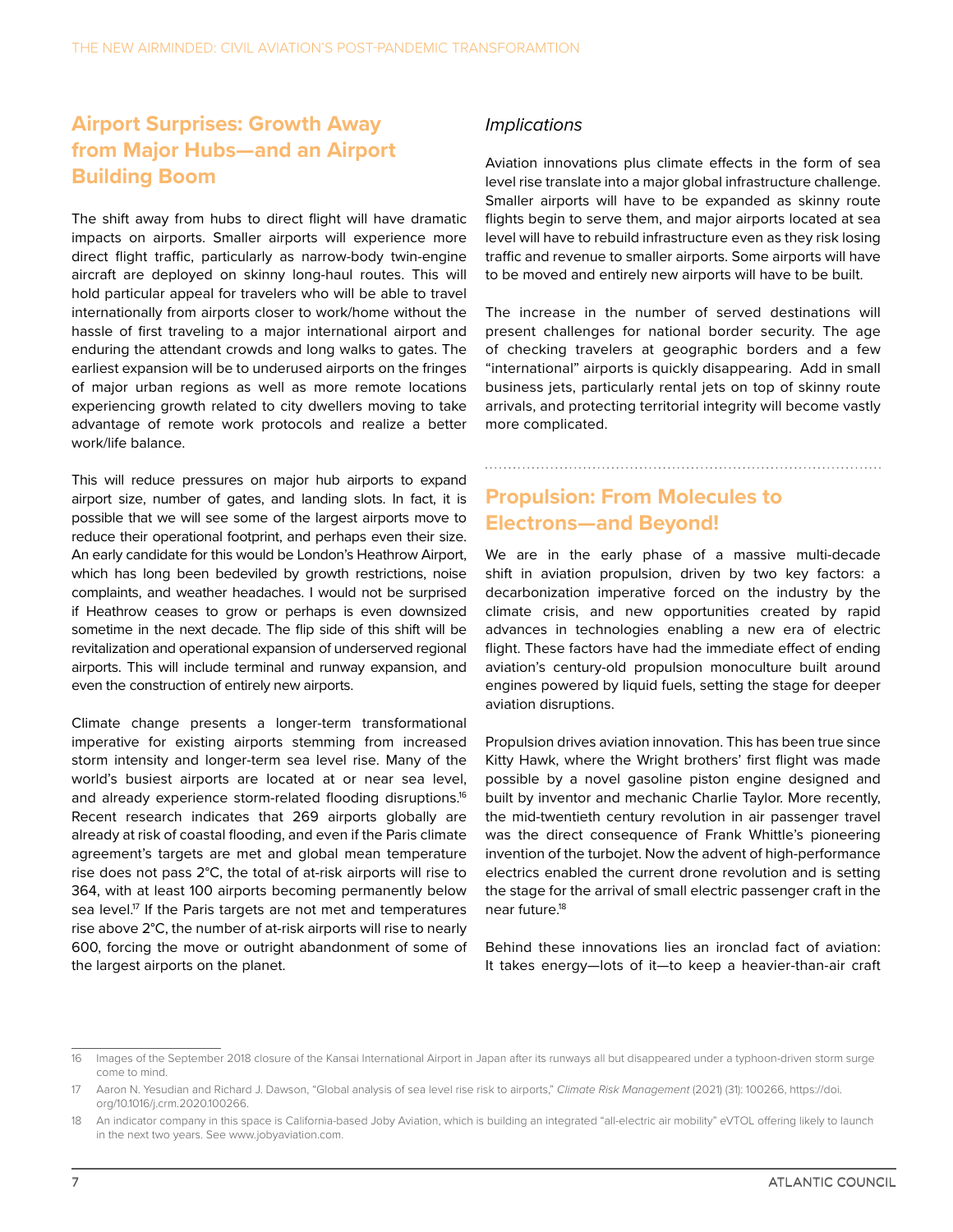airborne. And all things being equal, the energy required increases disproportionately with the size of the craft. A child's glider can be successfully powered with a rubber band, but it takes a quarter million pounds of thrust to get a superjumbo airborne.

Aircraft design comes down to exploiting the highest energy density fuel available that can be efficiently converted to useful powered flight. The Wrights flew in 1903 because Taylor was able to power his engine with a newly developed fuel that was both energy dense and readily convertible—gasoline!

Taylor's choice was prescient because it turns out that hydrocarbons are aviation's Goldilocks fuel. They are energydense, readily ignitable, convenient to store, and, best of all, abundant. Little wonder then that the entire history of aviation innovations since 1903 has centered on optimizing liquid fossil-fuel propulsion. If Taylor were to tour a modern jet, he would instantly recognize the commonality of the major propulsion components with the original Wright Flyer.

But the propulsion landscape is about to change. After a century of failed attempts by other energy sources, electric power has become the first alternative to break the hydrocarbon propulsion monoculture. We are witnessing the beginnings of a massive propulsion shift from molecules to electrons. Fossil fuel-fueled propulsion is not going to disappear, but the fastest-growing segment of aviation will **Table 1: Comparative Energy Densities for Select Common Fuels and Storage Capacity of Lithium-Ion Batteries**

| <b>FUEL</b>                                 | <b>ENERGY DENSITY (MJ/Kg)</b>                                          |
|---------------------------------------------|------------------------------------------------------------------------|
| U-235 (in reactor plant)                    | 3,900,000                                                              |
| Hydrogen                                    | 120                                                                    |
| Gasoline                                    | 46                                                                     |
| Jet A-1                                     | 43                                                                     |
| Ethanol                                     | 27                                                                     |
| Coal                                        | 24                                                                     |
| Sugar                                       | 20                                                                     |
| Wood                                        | 16                                                                     |
| Lithium-ion battery                         | 1                                                                      |
| each category; MJ/Kg = megajoules/kilogram. | Notes: Values are approximate and do not reflect the full range within |

increasingly be electrically powered, and its growth will utterly transform how—and what—we fly in over the next several decades.

Electric propulsion as it exists today seems an improbable agent of disruption at first blush. As Table 1 indicates, even the very best batteries currently available have terrible



Airbus' E-Fan X aircraft is an example of the aerospace industry's efforts to harness electric propulsion as means of air travel Source: Airbus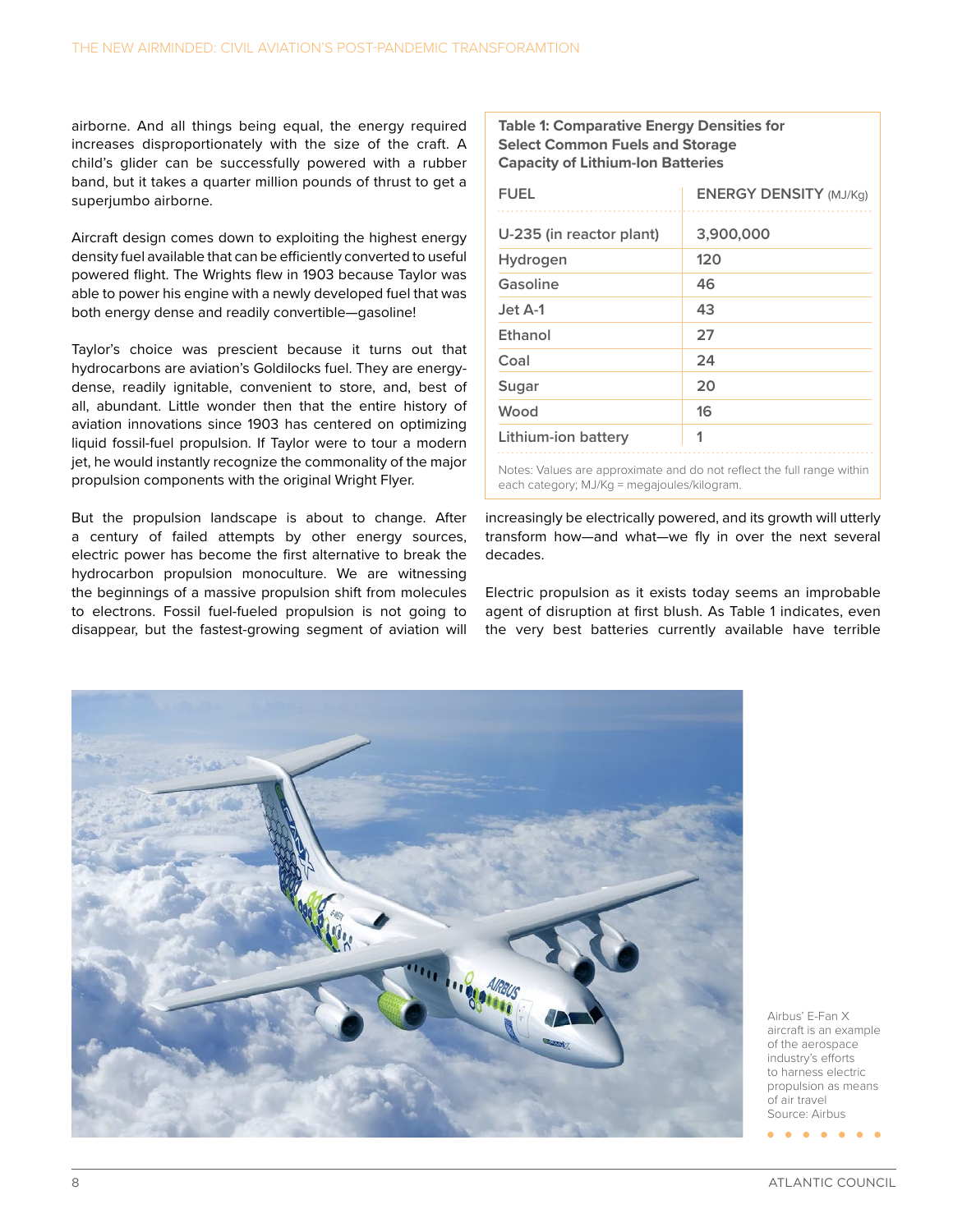energy density compared to fossil fuels.<sup>19</sup> Today's lithiumion batteries hold barely a fiftieth of the energy density of gasoline. Even sugar has a higher energy density than batteries, so why are we not fueling our drones with sugar cubes instead of battery electrons?

The reason is energetic convertibility. Sugar is energy dense, but unlike hydrocarbons that will burn (or explode) at the touch of a spark, sugar only releases its energy reluctantly. The conversion rate is perfect for refueling hungry teenagers, but too slow to power a plane. In contrast, energy release from a battery is even faster than exploding gasoline, and, moreover, can be delicately fine-tuned to everything from a slow trickle to light-speed release. This makes battery-delivered electrons perfect for flight power—and in many ways superior to hydrocarbon-based fuels—as long as the electron source (e.g., batteries or a generator) is not so heavy that the craft cannot get off the ground.

Electric power has another advantage. Modern jet propulsion represents the pinnacle of more than a century of design optimization. This means that engineers have already fully exploited the big, easy innovations. The improvements left to discover will be incremental at best and will only come at high R&D cost.

In contrast, electric systems have barely reached the point where piston engines were a decade after the Wrights first flew at Kitty Hawk. Electric flight's horizons are vast and open and the cost of discovery is low. In addition, Moore's Law is very much electric flight's friend as the exponential advances in the digital domain spill over into electric propulsion and digital electronic control. Simply put, a research dollar invested in electrics will yield orders of magnitude more benefit than the same dollar invested in conventional propulsion.

The other factor driving propulsion's transformation is the ever-growing pressure to decarbonize aviation emissions in response to the ever-growing climate challenge. As discussed later in this report, the industry is aggressively pursuing schemes to reduce the impact of current propulsion systems through ongoing engine efficiency gains, formulation of novel low-carbon impact sustainable aviation fuels (SAFs), and R&D around more exotic options such as hydrogen as a fuel stock. These efforts are vital to aviation's future, but the same decarbonization pressures are providing an even bigger boost to electric propulsion. Depending upon the

source of the electrons, electric propulsion is intrinsically netzero emissions, or even net-negative emissions.

Electric propulsion offers several other advantages compared to conventional combustion engines. Electric systems have the potential for dramatically lower cost of operation and maintenance owing to their lower parts count and simpler mechanical systems. Also, the nature of electric propulsion lends itself to far better interfacing with digital avionics as electric propulsion systems can be more finely controlled than is possible with fuel-based propulsion. This can lower the training level required of pilot operators and also greatly increase overall system safety.20

Electric propulsion's greatest immediate challenge remains one of battery performance and for that reason—as highlighted later in this paper—we will likely see electric propulsion first come to fruition in smaller manned and unmanned platforms. The good news is that multiple industries from consumer electronics to automotive, trucking, and power utilities are all pursuing the grail of high-performance storage as well. Electric aviation will get a boost from this cross-sector synergy.

Batteries are front and center when it comes to early electric flight, but there are also other ways to make electrons fly.<sup>21</sup> Hybrid electric/piston/turbojet propulsion is being explored; such systems still rely on fuel tanks rather than batteries, but are used to generate electricity to power the engines rather than propel the plane directly. Hydrogen also holds interesting long-term promise, both in the form of direct engine power and fuel cell electricity generation. All these options present daunting engineering challenges, but the fact they are under consideration is an indicator that the potential of electric flight is already having a broad transformational impact on aviation.

#### *Implications*

Changing propulsion inevitably leads to profound platform changes. The coming shift is not one of swapping electric propulsion for conventional power plants in existing aircraft platforms. Rather, this is about electric propulsion coevolving with airframe technology to create entirely new classes of platforms that open up entirely new air travel niches such as a novel "urban mobility" sector enabled by a new class of taxisized short-hop electric vertical takeoff and landing (eVTOL) aircraft, discussed later in this paper.

<sup>19</sup> Noting that there are far more energy-dense options in Table 1, why are we not powering our airplanes with uranium? Well, the US Air Force tried. It even built several nuclear engine prototypes in the early 1950s, which worked fine—except for the radiation emissions in the exhaust and the possibility of radiation release in the event of an accident.

<sup>20</sup> I am skeptical that AI and advanced avionics will lead to pilotless passenger craft within any reasonable time frame. Rather, these systems will serve as ever more powerful pilot assistants making flight safer and reducing the training levels required of pilots.

<sup>21</sup> Elon Musk and others have ventured the opinion that electric flight beyond unmanned and specialty craft will require a battery density of at least 400 Wh/kg (current performance levels are less than half that). At current rates of innovation, we may see this higher density met or even exceeded within the next half decade.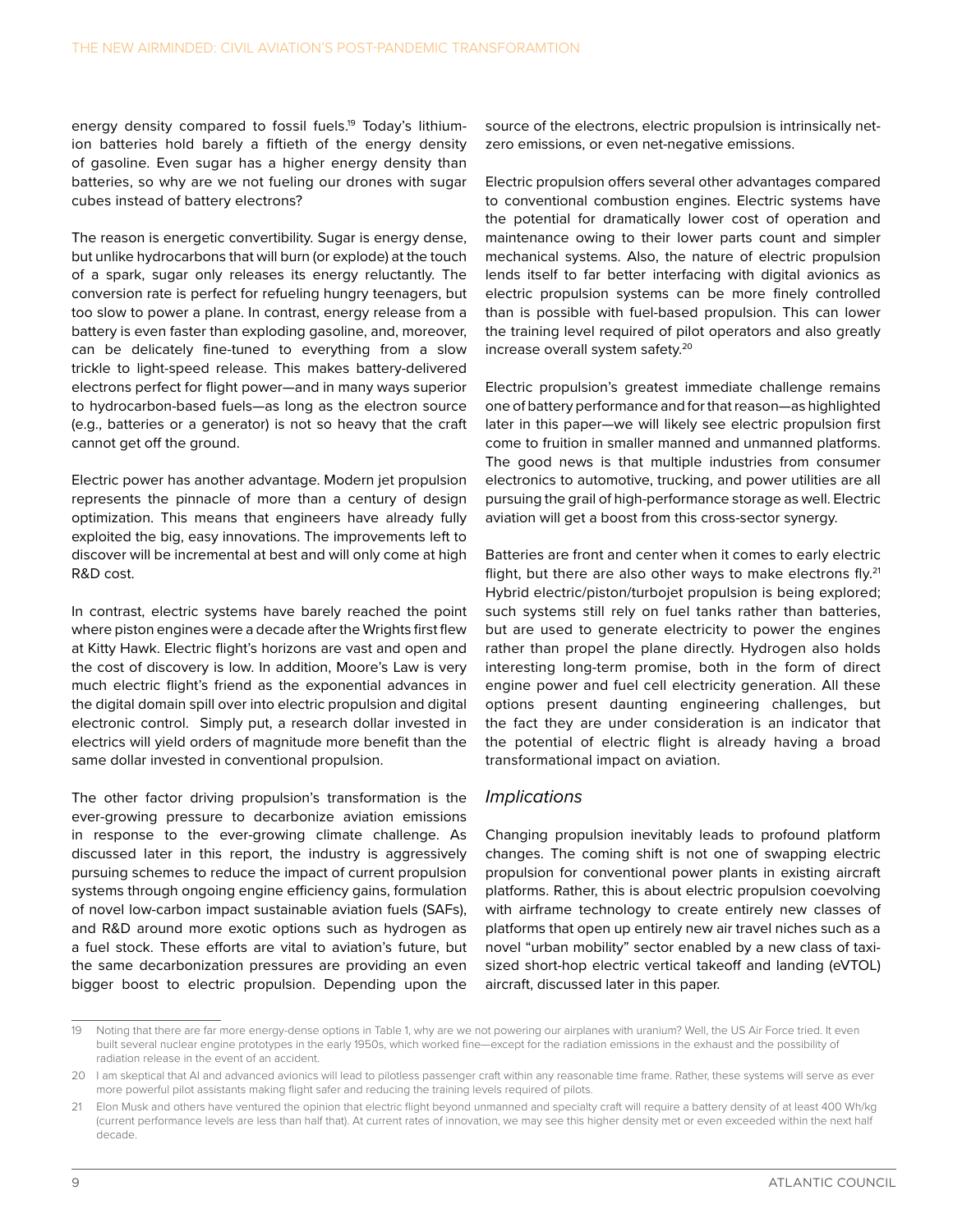Because electric flight is essentially a clean sheet technology building into the new aviation niche of eVTOL aircraft, it has the potential to reach operational reality faster than retrofit innovations to larger craft which must negotiate the operational subtleties of existing systems. It is quite possible that more passengers will be flying short distances in eVTOL "taxis" in the medium term than will be flying long distances in airliners fueled with zero-emission SAFs. The result will be the emergence of ever more diverse local and regional transportation ecosystems whose impacts will be felt as a transformative force on traditional high-capacity, longdistance air travel.

This paper is concerned primarily with passenger travel, but another impact of electrics is so great that it cannot be ignored. Electric propulsion's biggest short-term impact lies in the ongoing exponential growth of unmanned drones. We are racing headlong into an aviation future in which manned platforms will comprise only a small fraction of what is flying over our heads. Your Amazon packages are going to fly more frequently than you will!

This growth in unmanned platforms has obvious geopolitical implications. The first aerial bomb was dropped from a plane

in 1911, the first civilian bomb casualties were reported in 1915, and the first combat strike by a drone occurred in 2001.<sup>22</sup> More recently, terrorists reportedly deployed a drone-mounted bomb against US military assets in Iraq and an autonomous AI-controlled drone reportedly attacked human targets in Libya without any operator intervention or control in 2020.<sup>23</sup>

Even as we wait for passenger electrics to become a commercial reality, unmanned drones are pursuing a cost/ performance curve comparable to what Moore's Law anticipated for computers and communications. This will open vast opportunities for crime such as drug cartels moving product, and in the longer term, as platforms get larger (and in some instances, are piloted), moving humans across borders.<sup>24</sup>

On a brighter note, unmanned electric platforms will also perform happier tasks. One possibility is "Persistent High Altitude Solar Aircraft"—solar-powered electric drones operating at high altitude capable of serving as sensor or communications platforms. These will occupy a middle space between cell towers and low-level drones on one end and satellites at the other, flying high enough to stay above the weather, but low enough to take full advantage of proximity to the ground.



A Joby Aviation electric vertical take off and landing (eVTOL) personal aircraft is seen on a test flight Source: Joby Aviation

<sup>22</sup> An Italian pilot dropped the first "bomb" (several hand grenades) over Tripoli in November 1911, the first civilian casualty was an English child struck by a bomb dropped over London from a German Zeppelin in 1915, and the first successful "kill" by a Predator-launched Hellfire missile occurred in Afghanistan in October 2001.

<sup>23</sup> A drone launched by an Iran-backed militia struck a CIA-operated hangar in Iraq in April 2021.

<sup>24</sup> Drone advances will be closely followed by drone countermeasures (for example, use of microwave frequency directed beam weapons), but the steady advance of enabling technologies means this will be a never-ending race between challengers and defenders, with the defenders always being one step behind.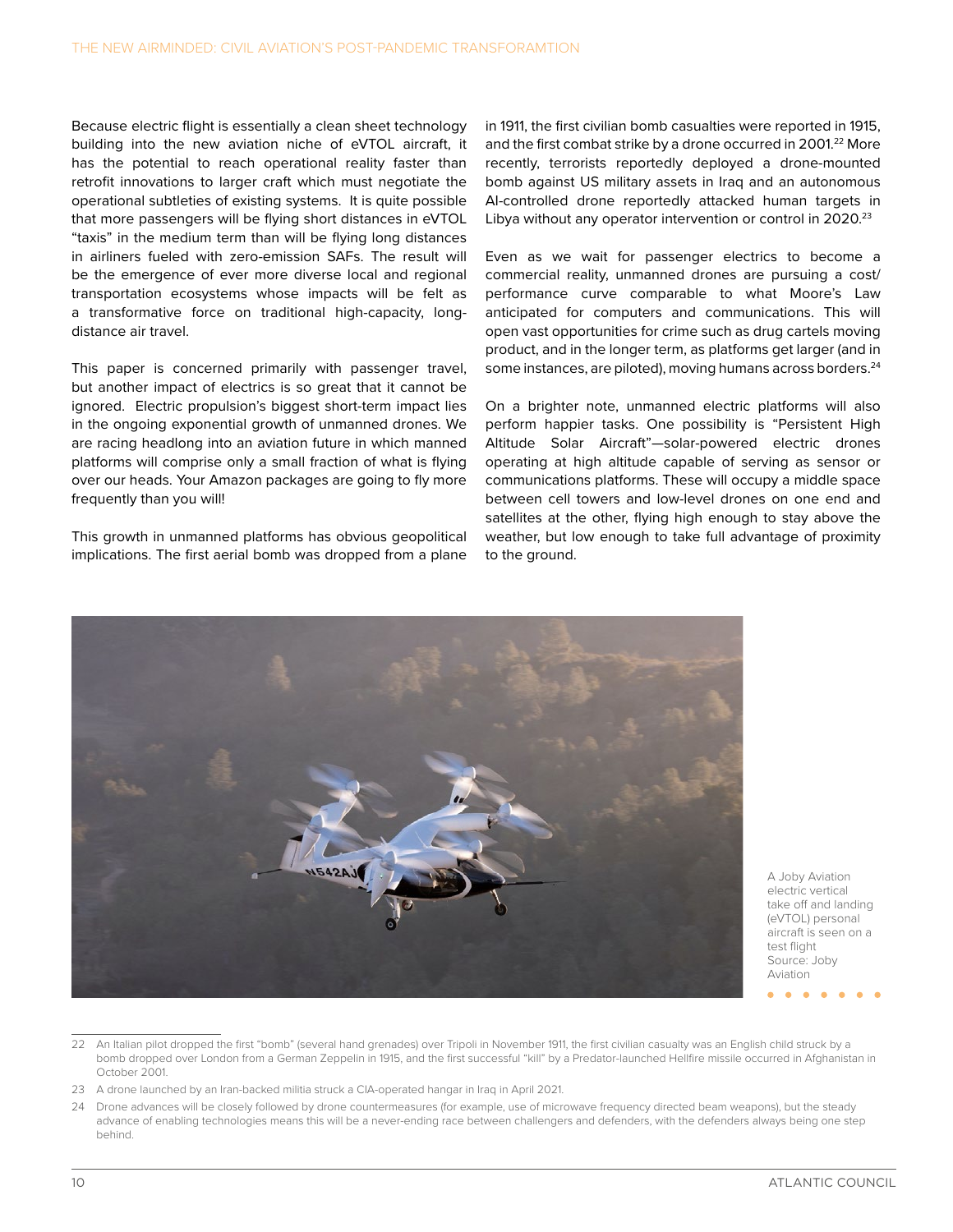#### **Global Aviation Personnel Shortage**

The civil aviation industry is facing a growing shortage of workers across all categories from mechanics and technicians to cabin personnel and pilots. According to a Boeing study, the global commercial aviation industry will need more than 2 million new personnel between now and 2039.25

The Maintenance, Repair and Overhaul (MRO) sector is being particularly hard hit as boomer generation workers are retiring faster than next generation mechanics can be trained. This worker gap is made more acute by the fact that airlines are receiving ever more sophisticated new aircraft which require new skills, while MRO professionals must also still maintain decades-old systems. The pandemic-related downturn has further exacerbated the problem as laid-off workers take their skills to other industries, and would-be candidates opt not to enter the MRO field at all.

The situation is equally serious for pilots and cabin personnel. In the 1950s, an infant jet age got a huge boost from military pilots moving into airline jobs. With ever smaller military forces, this pilot pipeline has been reduced to a trickle. Airlines have been slow to create pilot academies and given the uncertainties of pay levels and job security in the airlines, potential candidates are unlikely to pay the tuition for flight school out of their own pocket.

#### *Implications*

The implications of this growing personnel shortage have already shown up in flight delays and cancellations. Aircraft manufacturers recognize that future aircraft designs must include ease of maintenance and this issue may accelerate retirement of older airframes. On the pilot side, the advanced avionics made possible by electrically powered craft plus advanced air traffic control (ATC) systems may possibly reduce the shortage by lowering the requisite training for cabin personnel and eventually reducing the need for two pilots in larger aircraft.26

#### **Air Taxis ("Urban Mobility Service"): A Big Step Toward a Multimodal Aviation Future**

Electric propulsion has already created one industry small, unmanned drones—and now it is poised to create a second: an "urban air mobility" (UAM) sector transporting human passengers. As noted earlier, airframes follow power plants, and electric power is finding its way into ever bigger airframes. An electric 737 or A320 remains science fiction, but electric craft the size of small private planes are flying



25 "Pilot and Technician Outlook 2020-2040," Boeing, accessed July 2021,<https://www.boeing.com/commercial/market/pilot-technician-outlook/>.

26 Air mobility platforms will have only a single pilot from the start. Eliminating copilots on larger aircraft is likely not to happen anytime soon due to the industry's intrinsic conservatism and passenger perceptions. There is an old joke in the industry that eventually aircraft will be fully automated. There will be a single pilot up front—and a dog. The pilot's role is to intervene if something goes wrong. And the dog's job is to bite the pilot if they try to touch anything.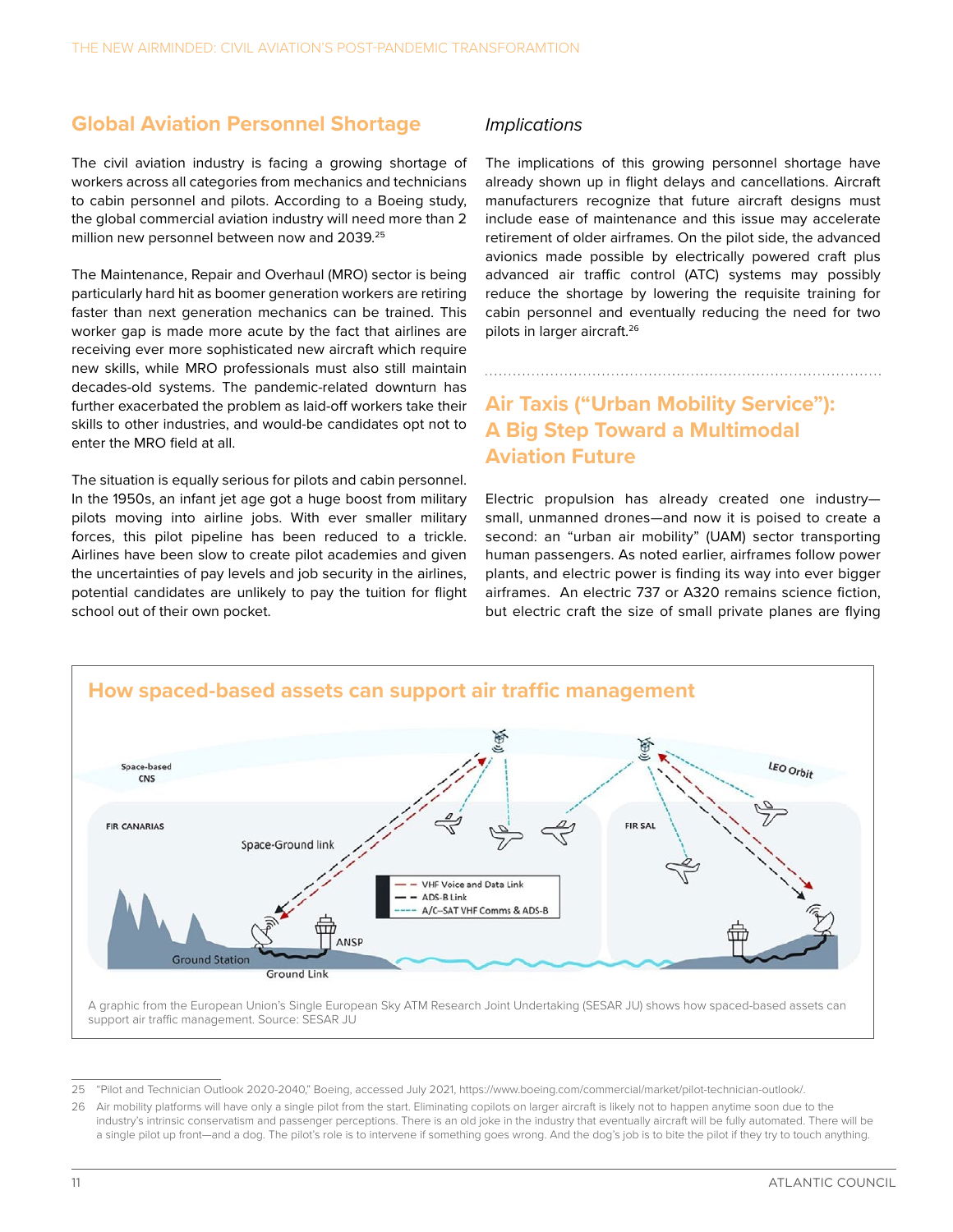today. This, however, is not about swapping engines on small private planes. Rather, entirely new platforms are being built around electrics that in turn are being reconceptualized into new service models—urban mobility as a service. Joby Aviation is a leading example in a young sector already populated by at least half a dozen well-known start-ups and more than 100 companies trying to build out the space.<sup>27</sup> Large companies are also in the game: Airbus is reportedly working on a "CityAirbus" demonstrator, Uber briefly put a toe in the water with Elevate/UberAir, Daimler has invested in Volocopter, Boeing and Larry Page's Kitty Hawk have formed a joint venture named Wisk Aero, and Hyundai has invested more than \$1 billion in a new UAM division.28

Electric propulsion is the critical enabler, making simpler, more reliable systems than is possible with conventional propulsion. This lowers build and maintenance costs, and critically, when combined with digital avionics greatly lowers the training/skills needed to pilot one of the craft by reducing the complex systems today's pilots have to constantly monitor, and by compressing other tasks into managed subroutines. These are not craft that dad will drive, but they also are nothing like the complexity of flying a helicopter. Fully autonomous aerial passenger transport is a long way off, but in the meantime, these new platforms will be flyable with training that is equal to or less than what private singleengine pilots receive.

The urban mobility space will follow a classic start-up trajectory serving up the usual share of start-up hype, spectacular commercial failures, and inevitably, a share of dramatic accidents.29 Technical challenges are getting the most attention at the moment, but issues of noise and where landings are allowed are likely to come to the fore as these new platforms take to the sky. Neither can be definitively solved, but I believe both will be quickly managed to a point where they can be overcome: noise can be minimized by blade design, and landing areas will emerge from a balance of local concern and desires. The situation is not unlike concerns early in the last century when fears that automobiles would scare horses and pedestrians caused some to propose that all automobiles must be guided with someone walking in front of the vehicle holding a red flag to warn everyone. The flags never caught on, and everyone made accommodations for the automobiles.

Noise and landing spots aside, traffic control will be an especially knotty problem, as current ATC systems simply cannot handle the volume and complexity that will follow deployment of air mobility services and unmanned drones. This will likely accelerate the deployment of new advanced air traffic management systems.<sup>30</sup> But the appeal of flying taxis is so strong that even these problems are just speed bumps for a fast-growing young industry offering mobility as a service: commutes to work and between meetings, and critically, firstleg transport to airports. Just be sure to not talk about anything confidential on the flight, as the human pilot might be listening!

#### *Implications*

Airborne urban mobility will be affordable to the well-to-do and perhaps middle-class haves who will now be watched with resentment by the masses stuck in traffic looking up from below. And the demand for new "Vertiports" (landing points specifically for electric air mobility vehicles) will create further tension, particularly around issues of rotor noise (which can be minimized, but not eliminated). All in all, urban mobility will further underscore the economic stratification of societies, and that will create new social tensions.

Urban mobility platforms also offer unnerving implications for smuggling innovations. Unmanned drones are already figuring prominently in drug smuggling attempts, making the appeal of larger platforms obvious. The air mobility start-ups will, of course, build in layered protections to keep their craft from being abused, but that will not stop determined attempts by malign actors to break the features or even build their own craft.31 Human trafficking or a spy/insurgent/terrorist air taxi service anyone?

<sup>27</sup> These include Joby Aviation, ImagineAir, Propair, Skymax, and Volocopter.

<sup>28</sup> Uber quickly entered and then departed the sector, offloading its air mobility unit in late 2020 to Joby Aviation along with a \$75 million investment in Joby Aviation.

<sup>29</sup> A key challenge of the space is that the failure mode of flying craft is intrinsically more hazardous than the failure mode of a highway-based vehicle: one rolls to a stop and the other falls from the sky. As has already been implemented in some small aircraft, built-in craft-sized parachutes may help. That said, the nature of UAM systems makes it likely that accident rates will decline significantly compared to conventional air travel.

<sup>30</sup> The so-called NextGen ATC vision contemplates multiple technologies, including Automatic Dependent Surveillance-Broadcast (ADS-B) (GPS-based position information) and "UTC," short for unmanned air traffic control.

<sup>31</sup> Geofencing aimed at blocking consumer drones from intrusion into National Parks and other sensitive areas is becoming ever more common as amateur drone operators have discovered to their dismay.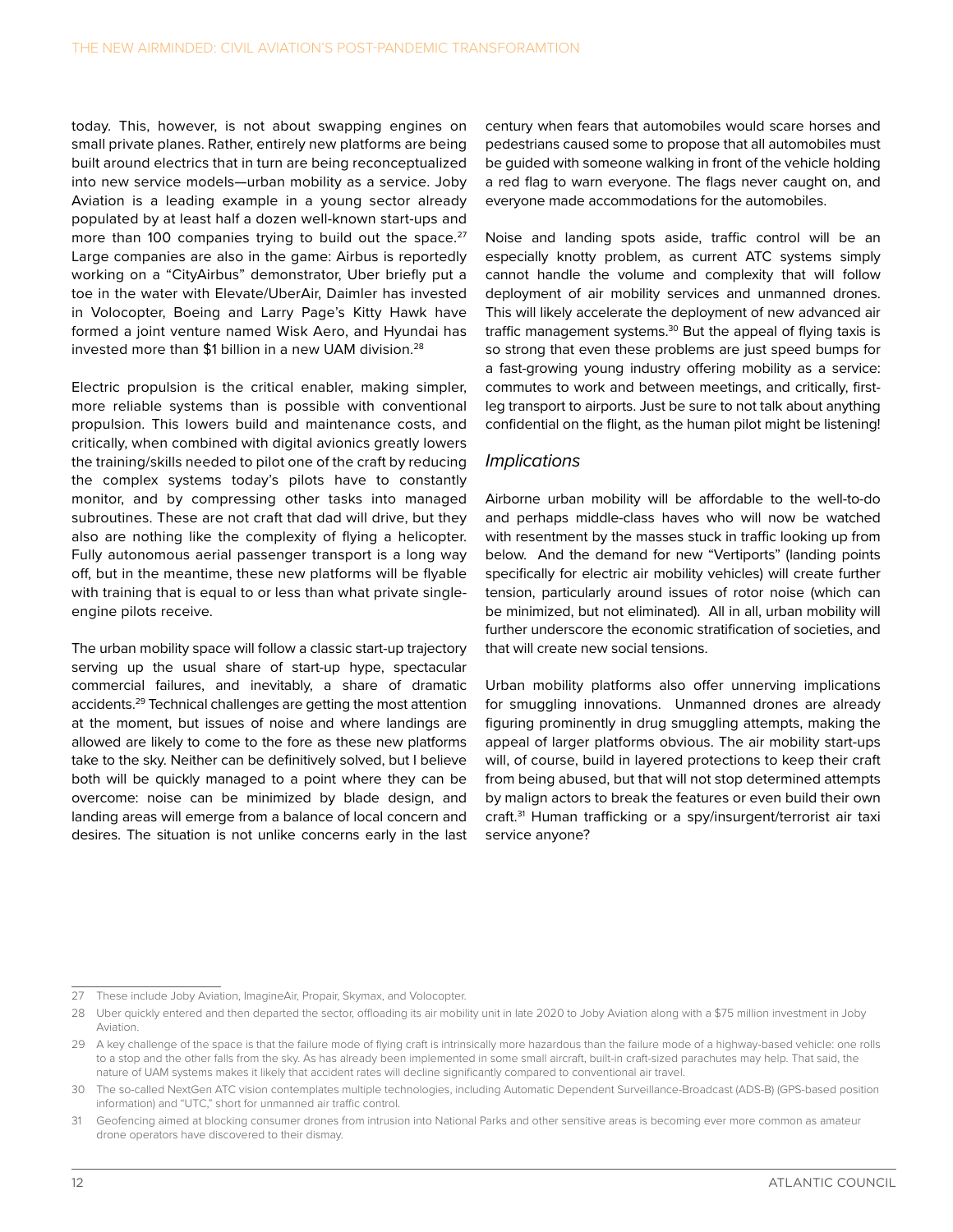#### **Air Traffic Control: Terrestrial Control is Replaced by a Space-Based Systems—and AI's?**

Next to gate space, the single largest factor holding civil aviation growth are slots in the sky along air traffic routes. When one crosses an ocean, be it the Atlantic or Pacific, the sky only looks empty as there is a solid conga line of aircraft spaced 10 miles apart along the specified tracks. This system maximizes safety but greatly increases flight times compared to being able to fly a direct great circle route between airports. So-called direct flight would amplify the benefits of point-to-point flight trends, at once pleasing passengers as well as facilitating aircraft usage through faster turnarounds. And by eliminating the need to fly only within narrow designated air lanes, overall sky capacity would greatly increase.

The limiting factor is the centralized nature of the existing ATC system. The solution on the horizon is a combination of precision GPS location data with automated control for everything from collision avoidance to weather rerouting. This is beginning to take shape as "Unmanned Aircraft System Traffic Management" or UTM, an emerging framework for an overall air traffic management ecosystem. UTM is being vigorously pursued by both governmental agencies

and aircraft manufacturers, but the myriad complexities from technology underpinnings to the dizzying number of stakeholders make any forecast of UTM's eventual arrival fraught with uncertainty.32

#### *Implications*

The eventual shift to UTM will have vast ripple effects everywhere from airport landing rates to the shape and function of cockpits—and who is sitting in them. And this, of course, will affect the shape and nature of the aircraft themselves. Historically, aircraft design has been gated by advances in propulsion systems. In the future, UTM and avionics systems may well displace propulsion as the key gating factor.

#### **Aviation: It's Not Easy to Be Green**

Defying gravity comes with a cost. In the case of commercial aviation, that cost includes a 2 percent contribution to global CO<sub>2</sub> emissions, and, overall, jet fuel consumption accounts for more than 5 percent of total global petroleum consumption. Both emissions and fuel consumption plummeted during the pandemic, but levels are quickly rebounding as restrictions ease and air travel resumes.<sup>33</sup>



A depiction of a Boom supersonic aircraft in flight. Source: Boom

- The aviation industry is especially conservative when it comes to flight safety, a factor which will initially retard conversion to UTM, and then once critical mass is reached accelerate UTM deployment.
- 33 US jet fuel consumption in mid-2020 was at under 45 percent of daily fuel consumption a year earlier, according to the US Energy Information Administration.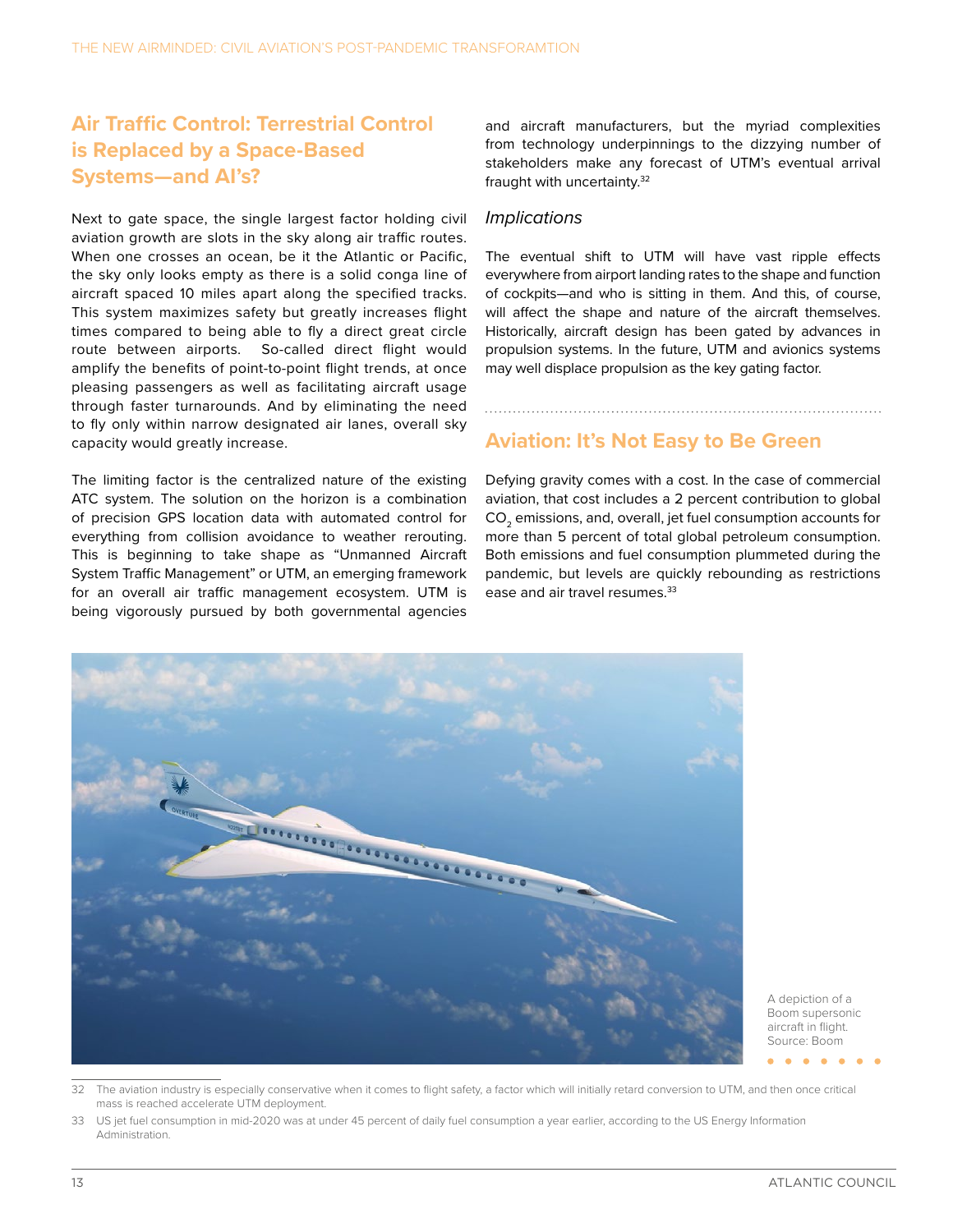Aircraft manufacturers continue to dramatically improve both emissions and fuel efficiency as a natural part of the innovation process, but the overall growth in air traffic means that this is a losing race on a merry-go-round for even as per passenger aircraft emissions drop, overall emissions will continue to increase.34 This will be further exacerbated by anticipated growth in small business jets, and also by supersonic jets if/ when they arrive.

This emissions challenge is complicated by the fact that unlike other industries which are greater carbon contributors, aircraft loom large in our lives as modes of travel and planes flying overhead. The actual emissions are invisible but try telling someone that the contrails overhead are comprised mostly of harmless water vapor! Contrail fears and the nascent "flight shame" movement are a reminder that the aviation industry is under particular pressure to manage its carbon emissions.<sup>35</sup> This pressure will only increase as a steadily growing succession of climate-related disasters occur, further raising public angst and spurring governments to force further emissions reductions.

The aviation sector is responding to this environmental imperative with several broad initiatives, including:<sup>36</sup>

#### *Sustainable aviation fuels (SAFs)*

SAFs are clean substitutes for conventional jet fuel derived from non-fossil feedstock or zero-emission sources. The appeal of SAFs is that they can be used as "drop in" substitutes for conventional fuels, which means they could have an immediate reduction impact.<sup>37</sup> And being compatible with existing aircraft systems, SAFs can obviate the need for wholesale fleet replacements and the consequent capital expenditure.

The holy grail is a SAF created from electrolysis-generated hydrogen combined with CO<sub>2</sub> pulled from the atmosphere to yield a liquid drop-in fuel. The technology to realize this is not yet commercially practicable, so the next-best option is a SAF derived from plant-based waste (i.e., used cooking oil) and other plant sources.

The challenge is one of finding sufficient environmentally benign feedstock to make a dent in aviation fuel demand. Waste oil clearly qualifies, but the available volume falls far short of what is needed for more than a symbolic contribution. Agriculture-based options offer far greater volumes and a less complex logistics chain,

but often come with hidden environmental costs. For example, palm oil is less than benign because of the destruction of natural forest required to plant palm plantations. And ethanol derived from corn and other food crops raises troubling ethical questions of taking food from the mouths of vulnerable populations in order to fly the well-off to business and vacation destinations.

#### *Hydrogen fuel cells*

Electricity-generating hydrogen fuel cells are an appealing alternative to batteries owing to hydrogen's greater energy density (see table on page 8). But unlike liquid jet fuel, hydrogen must be confined in a pressurized tank. This means that even though the fuel weight is less than batteries or traditional fuel, its relative volume is greater, and thus more space is required for fuel storage, reducing useful platform capacity.

#### *Direct hydrogen combustion*

Direct hydrogen combustion is simplicity itself—just replace existing jet fuel with hydrogen in the engine cycle. While not a pure drop-in option like SAFs as it still suffers from space issues, this approach theoretically would require less overall reengineering compared to designing a fuel cell-based electric aircraft. Hydrogen even offers several advantages compared to traditional fuel in the form of higher auto-ignition temperatures and a broader flammability range, resulting in lower operating temperatures and higher fuel economy.

All of these approaches offer real promise, but the devil is in the details, particularly when it comes to hydrogen sourcing. Until carbon-free (referred to by some as "green") hydrogen is available in volume from low-cost electrolysis powered by renewable zero-carbon energy, hydrogen must come from "brown" (coal and lignite) or "gray" (natural gas) sources. There is even a "turquoise" flavor of hydrogen derived from wood pyrolysis, but all of these different sources fall short of being truly green.

When hydrogen-powered flight arrives, it will likely also trigger radical changes in aircraft design. We take today's aircraft form factor—a long skinny tube with wings—for granted, but it was very much dictated by the convenience of carrying dense liquid fuel in unpressurized tanks. The logical airframe for hydrogen-fueled craft is a large blended-wing structure providing far larger interior spaces in which to carry ample compressed hydrogen along with plenty of space left over for

<sup>34</sup> Global CO2 levels have reached a new record high (419 ppm) at the time of writing. There was no noticeable drop in CO2 levels during the pandemic despite the restrictions on travel and other sectors.

<sup>35</sup> In particular, the "flygskam" ("flight shame") movement that began in Sweden in 2017 was popularized by environmental activist Greta Thunberg, and started mainstream across Europe in 2018.

<sup>36</sup> I am grateful to Gregg Maryniak for helping me frame this discussion. Any errors are mine alone.

<sup>37 &</sup>quot;Drop-in" is a slightly misleading term because the safety-oriented culture of civil aviation means that even comparatively simple innovations will take longer to be implemented than might seem reasonable to an outside observer.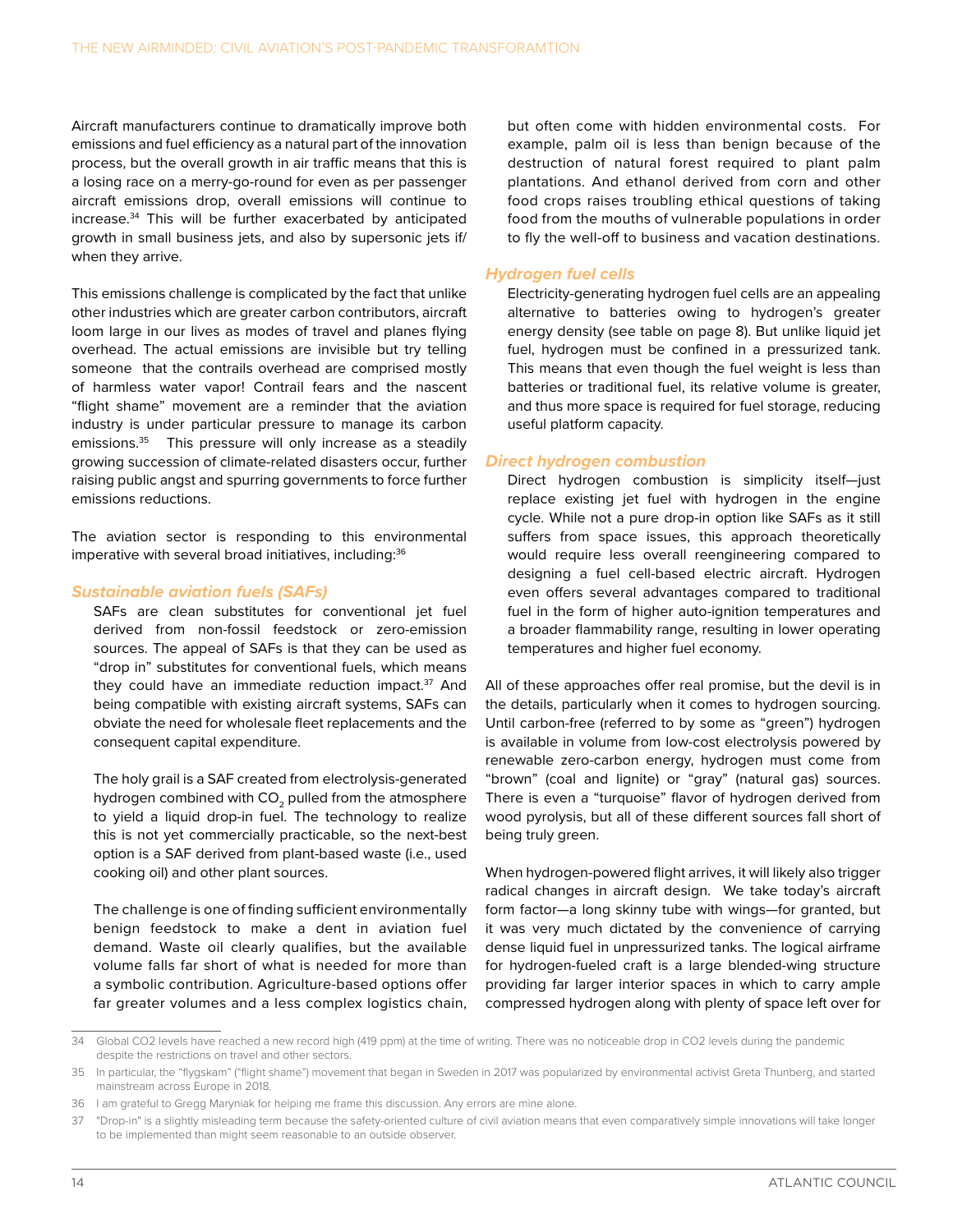passengers and freight. When hydrogen propulsion eventually arrives, it is likely to make today's aircraft look as quaint as the Wright Flyer seems to us.

**Carbon offsets:** None of the options discussed above electric, SAFs, or hydrogen power—will come online quickly enough to have a significant short-term emissions impact for large passenger aircraft. This leaves the industry with only one short-term option: the pursuit of meaningful, measurable carbon offsets large enough to really change the aviation emissions equation.

Schemes like planting forests and buying carbon are the only immediate options but these steps are at best a stopgap; more feel-good marketing than actual impact. The industry needs a definitive ground-based scheme that captures and sequesters carbon in a precisely measurable manner. The good news is that nearly every other industry sector on the planet also is wishing for such a solution, and that being ground-based, there are numerous broad technical design paths to definitive carbon capture. The only challenge? Creating an economic regime where capture is economically feasible. Carbon tax anyone?

#### *Implications*

Aviation may contribute only a fraction of total carbon emissions, but it is a very visible contribution as the aircraft pass over our heads every day. The pressure on carriers and manufacturers alike to reduce emissions will be unrelenting. Constantly reminded by contrails overhead, the public will remain unsettled regarding aviation's impact on climate change.

This could affect business travel, as public opprobrium is likely to focus on the disproportionate impact of frequent business flyers—and the companies they work for. This could well affect traveling diplomats and politicians: traveling to Davos to hold conversations about saving the world could become very uncool. A key sector to watch is military transport, where the US Air Force has been testing SAFs and evaluating hydrogen options for more than a decade.

#### **Supersonics Redux: Smaller, Quieter, and (Maybe) Practical**

The possibility of supersonic passenger travel is quietly gaining more attention. I remain skeptical about the speed at which this sector might grow, but there is no shortage of activity. All of the major aircraft manufacturers are actively exploring supersonic options, spurred on in part by a cluster of start-ups hoping to launch supersonic passenger craft.<sup>38</sup> All of this is being enabled by new design, engine, and airframe technologies which combined promise to minimize the problems that plagued Concorde-era supersonics, such as extravagant fuel consumption, sonic booms, and landing/ takeoff noise.

Sonic booms aside, the biggest change from the Concorde era is plane size and capacity. Supersonics are not unlike electric-powered craft: smaller is easier. Thus, the first of the new supersonics are likely to be the size of business jets and serve a similar function transporting VIPs and others who can afford the cost premium. In the longer term, look for larger multi-passenger supersonics capable of being integrated into commercial airline networks.39

Supersonics thus present a double transformation if they actually arrive as quickly as optimists claim. The first will be a new level of private business jet one-upmanship, comparable to the transformation that occurred with the arrival of the first business jets in the early 1960s. And the second will be the arrival of commercial aviation supersonics, which when it finally occurs, will have an effect comparable to the impact of the Douglas DC-8 and Boeing 707 in creating the consumer jet age.

However, this budding sector faces serious hurdles beyond technical feasibility. The new supersonics promise to be vastly more fuel-efficient than the Concorde, but they are still fuel guzzlers compared to conventional jets. And no matter how fuel-efficient supersonics become, they will still be pumping out exhaust at 60,000 feet in the high troposphere, the atmosphere's most sensitive greenhouse zone. This will unfold as other aviation sectors go increasingly green, making

<sup>38</sup> These start-ups include Boom Technology, Aerion (which declared bankruptcy in May 2021), and Spike Aerospace.

<sup>39</sup> For example, United Airlines announced in June 2021 that it had placed an order with start-up Boom for fifteen of their sixty-five-plus-passenger supersonic airliners. The financial details have not been disclosed, but I suspect that this is most likely more an investment/public relations play than an actual order.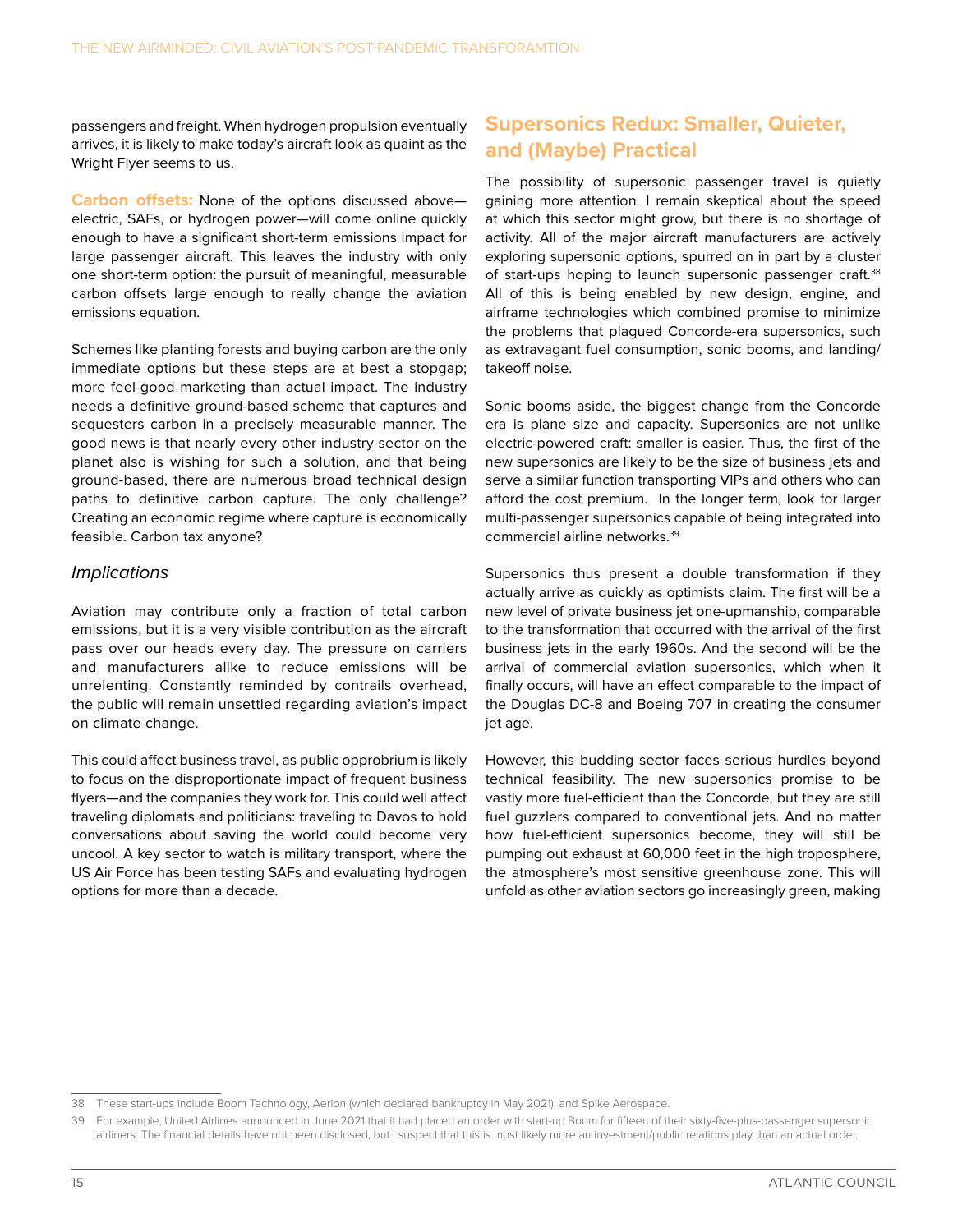<span id="page-20-0"></span>the contrast ever more stark. All of the supersonic start-ups talk about reaching carbon neutral status with carbon offsets, but the distinction may be lost on policy makers and the public wondering whether these fast jets and their elite travelers should be up that high to begin with.

#### *Implications*

The prospect of private supersonic business travel followed by 737-sized commercial supersonics surfaces interesting issues of status and fragmentation. Once upon a time, everyone from tourists to movie stars all flew in the same plane. Then as the aviation sector grew, passengers still flew on the same plane, but in separate sections. Just over a decade ago the advent of business-only long-haul flights meant that different classes now flew on entirely different aircraft. With the advent of supersonic travel, status will equate with altitude as different classes of service will now be separated by elevation, with the well-heeled flying thousands of feet above other travelers bumping along atop thunderstorms at 30,000 feet.

Private business jet travel has also expanded thanks to fractional ownership and subscription-based services. The arrival of supersonic business jets will split up air travel even further. This trend raises the question of what exactly is seen as high status. Business jets are actually cramped compared to commercial first class and, of course, nothing like the private suites offered on the A380. Meals are also simply whatever can be pre-boarded, no chefs waiting to cook dinner. But what private jets deliver is time savings, avoidance of airport crowds, check-in hassles, and above all, privacy. This consideration alone will drive interest in supersonic small jet travel, and the large carriers will take notice, and find ways to play to this privacy-as-status on their larger craft.

But this raises a question: What are the consequences of this steady stratification? Airports are one of the few places today where rich and poor, executives and tourists, frequent fliers and occasional travelers all cross paths. What does it mean for a world in which everyone is increasingly traveling in their own defined bubbles?

And finally, a wild card. Will we see a supersonic Air Force One jet? One supersonic jet start-up, Exosonic, received a contract from the Air Force to explore design options.40 The practicalities of mission function for presidential flights make actual deployment in any reasonable time frame unlikely, but the possibility is certain to capture the public's imagination.

#### **How Soon Hypersonic?**

Even as the new generation of supersonic start-ups try to get off the ground, another group of aerospace innovators have set their sights on building passenger hypersonic craft—planes theoretically capable of flying at speeds above Mach 5, or twice the officially acknowledged speed of the current record holder, the now-retired SR-71 Blackbird spy plane. That is approximately 4,000 mph, or fast enough to cross from New York to London in less time than a Lyft driver will get you from Manhattan to John F. Kennedy International Airport in rush hour.

The most visible player in the space is start-up Hermeus Corporation, which recently secured \$60 million in funding from the Air Force to take its first prototype to initial flight testing.<sup>41</sup> Hermeus states that its core advantage is a proprietary engine technology and has optimistically posted an artist's rendering of a hypersonic Air Force One on its website.

While engines are crucial to making hypersonic flight possible, it is only one of a myriad of devilish problems to solve, from hypersonic flow skin heating to flight control under conditions of low air density and shock wave effects. Getting all these pieces to fly together as passenger craft at hypersonic speeds is a decade-scale problem at best.

The first hypersonics to arrive will be autonomous military systems. Being unmanned, they do not require complex and heavy life support systems and being weapons, they only have to fly reliably once. Passenger hypersonics must overcome all the problems facing military systems, plus other more practical wrinkles such as safety, reliability, and operational efficiency before hypersonic travel becomes a practical reality. I doubt that the first president to fly in a future hypersonic Air Force One has been born yet.

#### *Implications*

While we wait for hyper-speedy craft capable of delivering venture capitalists to their deals, or diplomats to trouble spots on an hour's notice, China, the United States, India, and Russia all have hypersonic weapons development programs underway. It is possible that such systems could be operationally deployed well before 2030. Such systems will greatly complicate the already fraught calculus of arms control.

<sup>40</sup> Exosonic, "Exosonic Awarded Contract to Develop Low-Boom Supersonic Executive Transport Aircraft Concept for US," September 8, 2020, [https://www.](https://www.exosonic.com/post/exosonic-awarded-contract-to-develop-low-boom-supersonic-executive-transport-aircraft-concept-for-us) [exosonic.com/post/exosonic-awarded-contract-to-develop-low-boom-supersonic-executive-transport-aircraft-concept-for-us.](https://www.exosonic.com/post/exosonic-awarded-contract-to-develop-low-boom-supersonic-executive-transport-aircraft-concept-for-us)

<sup>41</sup> "Building the World's Fastest Aircraft," Hermeus, accessed July 2021,<https://www.hermeus.com>.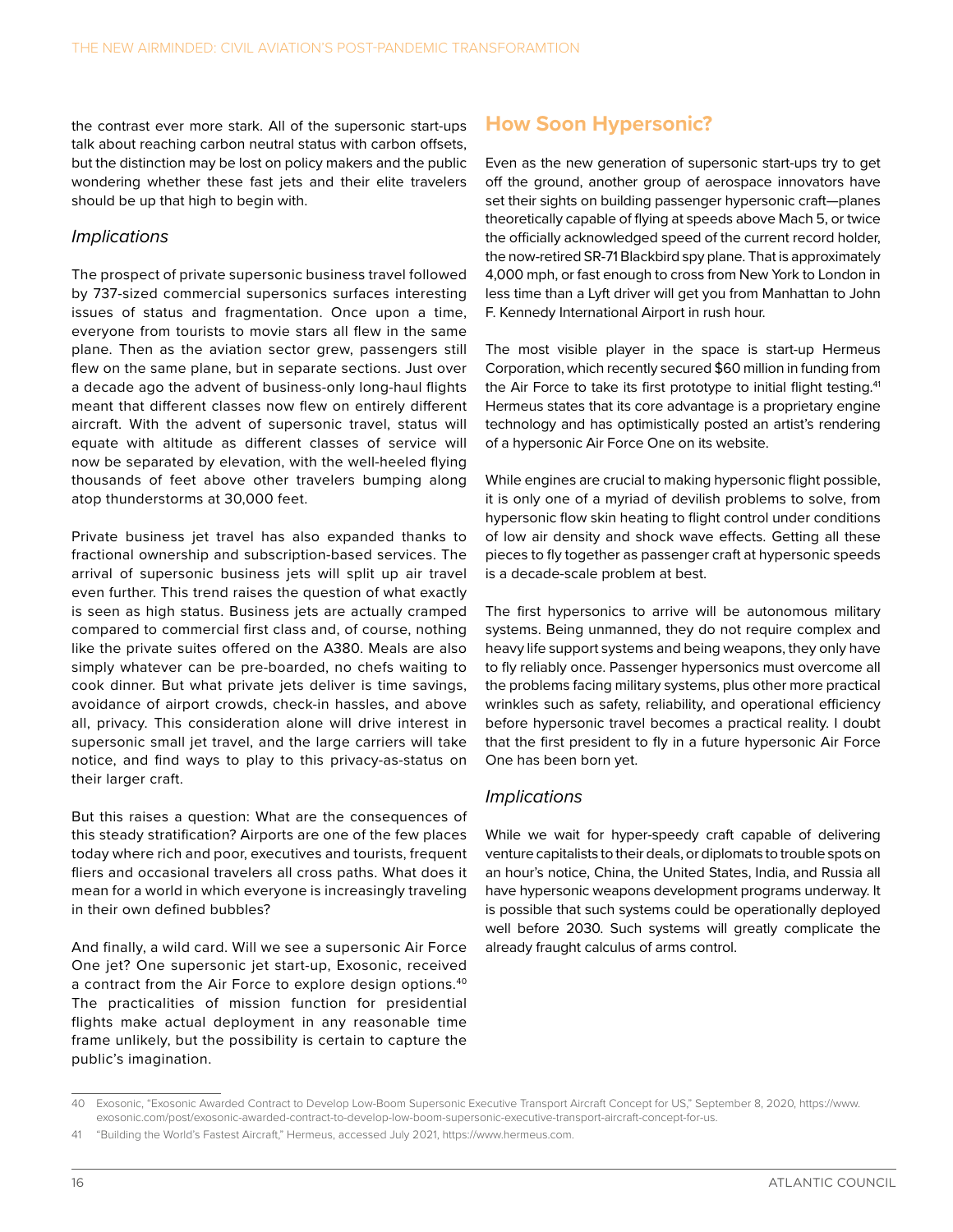#### **Global Air Freight: Global Aviation's Hidden X Factor**

The global air cargo system is a crucial—and largely invisible part of commercial aviation. Even measuring it relative to passenger travel is tricky, but rough estimates based on fuel consumption suggest that air cargo accounts for approximately 25 percent of air travel.

A better measure of air cargo activity is cargo tonne-kilometers (CTKs), tracked by the IATA. In contrast to passenger travel which plummeted as much as 70 percent below pre-pandemic levels, air cargo demand dropped by far smaller margins. This drop was not the result of decreased demand, but rather the absence of cargo capacity in the form of now-grounded passenger aircraft—empty seats above full cargo holds. As passenger travel evaporated, some carriers continued operating passenger jets as de facto cargo flights. Recovery beginning in 2022 is likely to be swift: the latest IATA data indicate that global cargo volumes reached a historic high in the first quarter of 2021.<sup>42</sup>

#### *Implications*

Outside of companies devoted entirely to air cargo services, carriers have generally considered air cargo as an adjunct to passenger travel revenue. Noting how air cargo CTKs remained relatively steady during the pandemic, it is likely that carriers will rethink this assumption. The prospect of long-haul single-aisle jets on skinny routes and other factors suggest there is an opening for new cargo hauling innovations. The decline in the number of 747s will create new challenges for shipment of large-dimension cargos, and a fascinating wild card is the emergence of hybrid dirigible craft capable of heavy lift transport. In the meantime, logistics lessons during the pandemic add uncertainty to the details of air cargo operations, but it is hard to imagine air cargo CTKs not continuing to increase.

#### **Unmanned Systems**

This paper omits a detailed discussion of drones and other unmanned systems, a topic which could easily occupy a separate paper of the same length as the one you are reading. However, I note that many of the technical factors that are enabling civil aviation transformations are coming out of developments in unmanned systems and thus the ongoing intersection of the two areas is likely to generate more than its share of cross-impact surprises.

#### **Near Space—and a Space Wild Card**

The focus of this paper is on terrestrial aviation, but events afoot beyond the Kárman Line are certain to affect the order below.43 As noted above, orbital space platforms are already beginning to play a central role in shifting air traffic routing away from the current structured track system toward a socalled free flight method that facilitates more efficient dynamic routing, particularly on overwater routes.

Near-Earth space is the newest and arguably the most valuable real estate on Earth. Companies like SpaceX are staking out their terrain in the form of Starlink and other satellite constellations. Billionaires are flying to suborbital space and selling tickets to early adopters. The mood feels not unlike the early barnstorming years of aviation a century ago, an indicator that this is an area likely to spin out more than its share of surprises.

#### *Implications*

Near-Earth orbital space is quickly becoming our planet's most valuable real estate. Ever more ATC systems will become spacebased. And we will see entirely new applications, including orbital processing and data storage platforms. It is entirely possible that in two decades there will be more data processed and stored in orbital space than on the Earth's surface.

This has vast implications for notions of sovereignty and jurisdiction. As an example, consider the implications of orbital cryptocurrency platforms, enjoying the efficiencies of extraatmospheric solar power and operating beyond the territorial reach of would-be regulators.

<sup>42</sup> IATA (International Air Transport Association), "Air Cargo Market Analysis: Air cargo volumes reach an all-time high in March," March 2021, [https://www.iata.](https://www.iata.org/en/iata-repository/publications/economic-reports/air-freight-monthly-analysis---march-2021/) [org/en/iata-repository/publications/economic-reports/air-freight-monthly-analysis---march-2021/](https://www.iata.org/en/iata-repository/publications/economic-reports/air-freight-monthly-analysis---march-2021/).

<sup>43</sup> Named after the Hungarian-born US mathematician, aerospace engineer, and physicist Theodore von Kármán, the Karmán Line defines the boundary between the atmosphere and space for aviation purposes. Located at a somewhat arbitrary 100 km, the line represents the point beyond which aeronautic control surfaces no longer function, owing to the thinness of the atmosphere.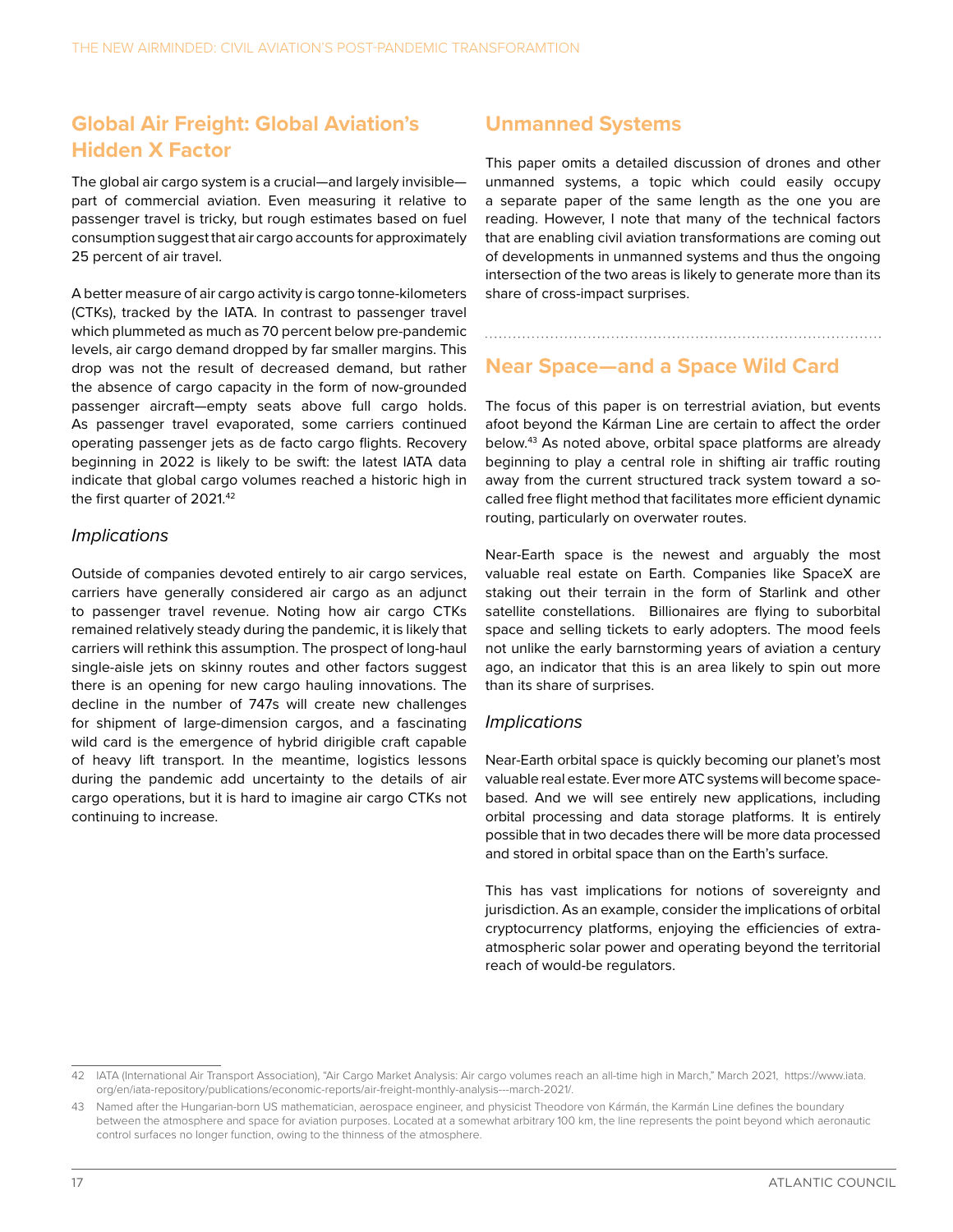## *Conclusion: Geopolitical Implications of an Airminded Age of Aviation Transformation*

he cross-impact of the foregoing factors raises a host<br>of geopolitical implications. When "airminded" seeped<br>into public consciousness after the flight of the Wright<br>brothers, it triggered no end of utopian expectations<br>th he cross-impact of the foregoing factors raises a host of geopolitical implications. When "airminded" seeped into public consciousness after the flight of the Wright brothers, it triggered no end of utopian expectations era of world peace. This expectation was quickly contradicted in the First World War, dispelled by Alexander P. de Seversky, and utterly atom-smashed in the Second World War.<sup>44</sup>

Sadder but wiser after a century of aerospace innovation, it is unlikely that anyone expects the coming aviation transformations to bring peace, but we are unquestionably entering a new airminded era in the sense of unfolding innovations and a consequent public fascination with the ensuing possibilities. Those transformations will most certainly generate no end of surprise beyond that already discussed. In closing, here is a sampling of possibilities offered to provoke further thought.

#### *Post-pandemic tourism: new destinations or back to the old dysfunction?*

Immediately before the pandemic shutdown, tourist hot spots from Venice to the Taj Mahal were being overrun by hordes of plane-borne tourists. Spain's Santiago de Compostela pilgrimage route risked turning into a 500-kilometer queue as more than 300,000 hikers applied to travel in 2019, and Machu Picchu reportedly was seeing its slopes being eroded and destabilized by the sheer volume of visitors tromping around its ruins. Will post pandemic tourism disperse or return to its old crowded ways?

#### *Accelerating the centrality of cities as geopolitical powers*

This is unquestionably the century of the city. World population became majority urban sometime around 2007, and by 2050 it is estimated that two-thirds of the world population will live in cities. Will the projected advances in aviation and 3D urban mobility further concentrate the power of cities, eventually eclipsing national power?

#### *Can international air transport regulations keep up?*

IATA is the central governing body for global aviation. The pace of current trends from airport landing slot demand to electric power are challenging IATA's ability to keep up with events. Failure to do so could result in serious economic and travel disruptions.

#### *Aviation innovation meets resource scarcity*

Aviation's move to electric propulsion will depend heavily on the same scarce rare earths and other mineral resources already in demand for everything from smartphones to electric highway vehicles. Aviation's share of consumption might prove comparatively smaller than other sectors, but the high visibility of privileged travelers crossing the sky in rare earth-enabled electrics could prove a public perception nightmare.

#### *Technology-enabled terrorist threats*

The combination of electric propulsion and increasing automation has already delivered new risks in the form of inexpensive drones. Basic systems are already being used in smuggling operations and have clear potential as platforms for delivery of explosives to noxious aerosols. As platforms grow in capability, this problem will only become more acute.

#### *Proliferating no-fly and no-go zones*

The 2014 downing of MH17 was an ominous harbinger of future aviation conflict hazards. The arrival of free flight will exacerbate this risk, as the departure from defined airways will make it harder for observers on the ground to distinguish bystander, friend, and foe.

#### *Flag protectionism?*

As aviation becomes ever more central to economic and political power, there is the potential for the arbitrary blocking of foreign-flagged carriers as an incident to geopolitical competition. This was briefly the case in the late stages of the Brexit debacle, and thus there is precedent for others to contemplate interference with the free flow of air traffic as a geopolitical tool. Such flag-based interference is clearly irrational given the vulnerability from retaliatory action, but there is no shortage of instances where international players have chosen options that while irrational in the long term, satisfy narrow short-term goals.

#### *Rise of the new global citizen (or is it the global nomad?)*

From the moment our distant ancestors first learned to ride a horse or build a raft, the single greatest impact of transportation systems has been to unlock humans from the tyranny of place. The combination of the steady advance of cyberspace with the aviation innovations on the horizon will kick this unlocking into overdrive and in

<sup>44</sup> Alexander P. de Seversky, *Victory Through Air Power* (1942).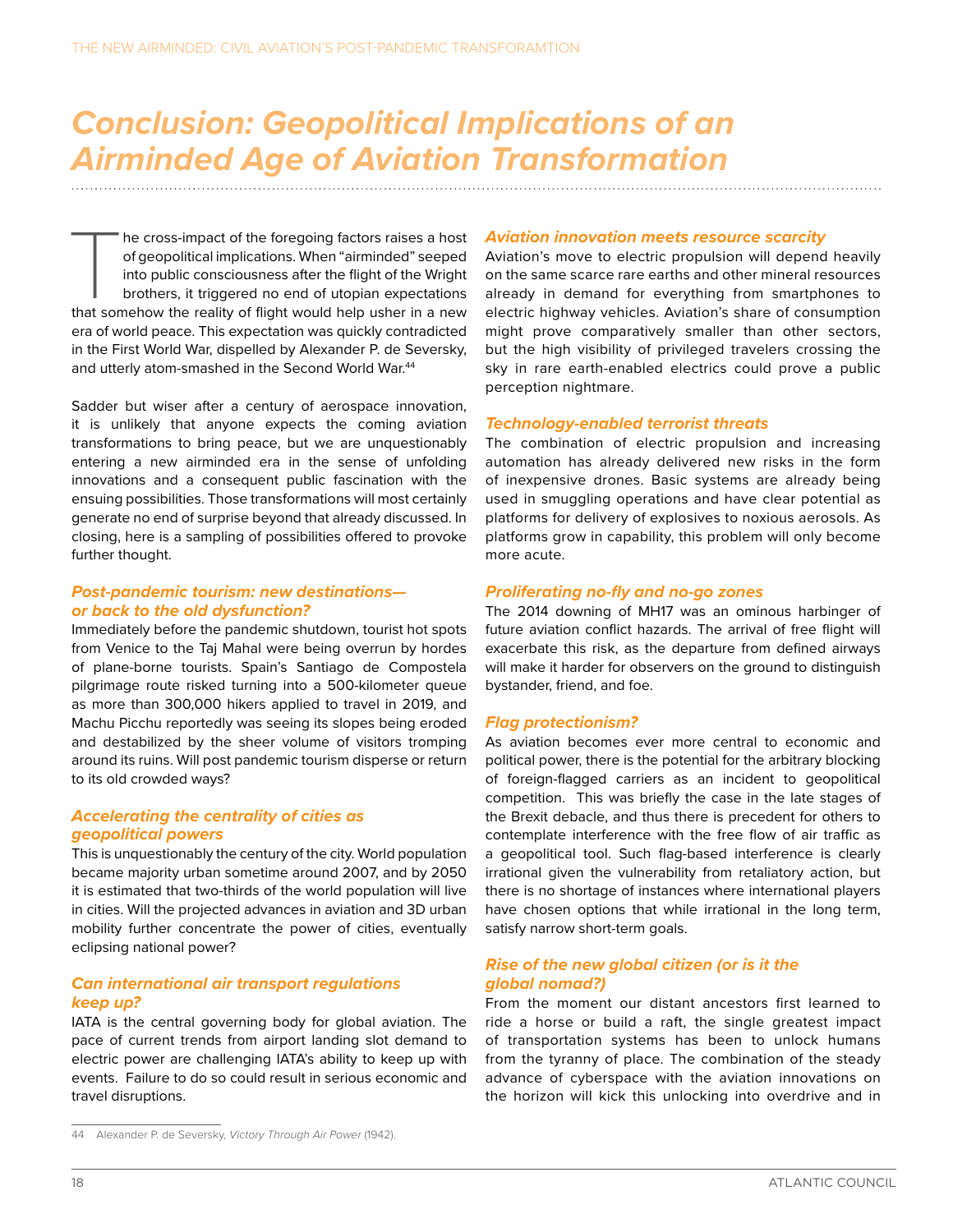the process create a new kind of global citizen. This will not be the global citizen envisioned by 1970s Earth Day activists or visionaries like Buckminster Fuller and Marshall McLuhan. The first wave of the new global citizens are the super-wealthy who, thanks to their wealth and convenient access to cyberspace and air transportation, can live and work from wherever they please.

Behind this first wave are the merely wealthy and the upper middle class. Just as the arrival of jet travel in the late 1950s created a new kind of global tourist, our new aviation systems will create a new global nomadic class. Almost-retirees will move from Los Angeles to run their online business from a Central American beach town, while others snap up real estate in depopulated Italian hill towns, creating new foreign enclaves in the Old World.

We can barely glimpse the implications of a world in which millions of wealthy nomads can move on a whim from destination to destination, never quite putting down roots, flying high in comfort over the hundreds of millions more who remain chained by economics and circumstance to a particular place. The obvious tip of the iceberg includes acceleration of the continuing demise of the nation-state as a meaningful political unit, new social frictions as the arrival of wealthy and footloose strangers disrupts local economies. And, of course, this new mobility will open vast new opportunities for tax evasion and trans-border crime. Watch this space for a deeper examination of this critical trend.

#### *Accelerating the decline of the fading nation-state order?*

This aviation transformation creates as many challenges as opportunities for sovereign states—and in the case of fragile or failing states, the challenges seem to far outweigh the benefits. Specific issues include the inability to create and maintain formally designated landing sites attractive to commercial enterprises, coupled with the inability to control cross-border air traffic, thus complicating attempts to control borders and detect illicit activity. The result will be a perceived (and in many instances, actual) loss of territorial control that will force entities to ineffectually enforce their sovereignty, creating new uncertainties around air travel in specific regions.

#### *The end of airspace as a global commons?*

Airspace today is a de facto global commons supported by a host of international treaties underpinned by customary practice. The increase in both volume and variety of aviation platforms is certain to disrupt the existing order, triggering new uncertainties and a likely massive renegotiation of existing arrangements.

This happened with considerable success following the launch of Sputnik 1 in 1957. In contrast, the issue of renegotiating a commons arrived again in the form of the United Nations Convention on the Law of the Sea (UNCLOS) process beginning in the 1970s, and the result was at best a misfire. I hope for an optimistic result but fear the future will be more UNCLOS than Sputnik.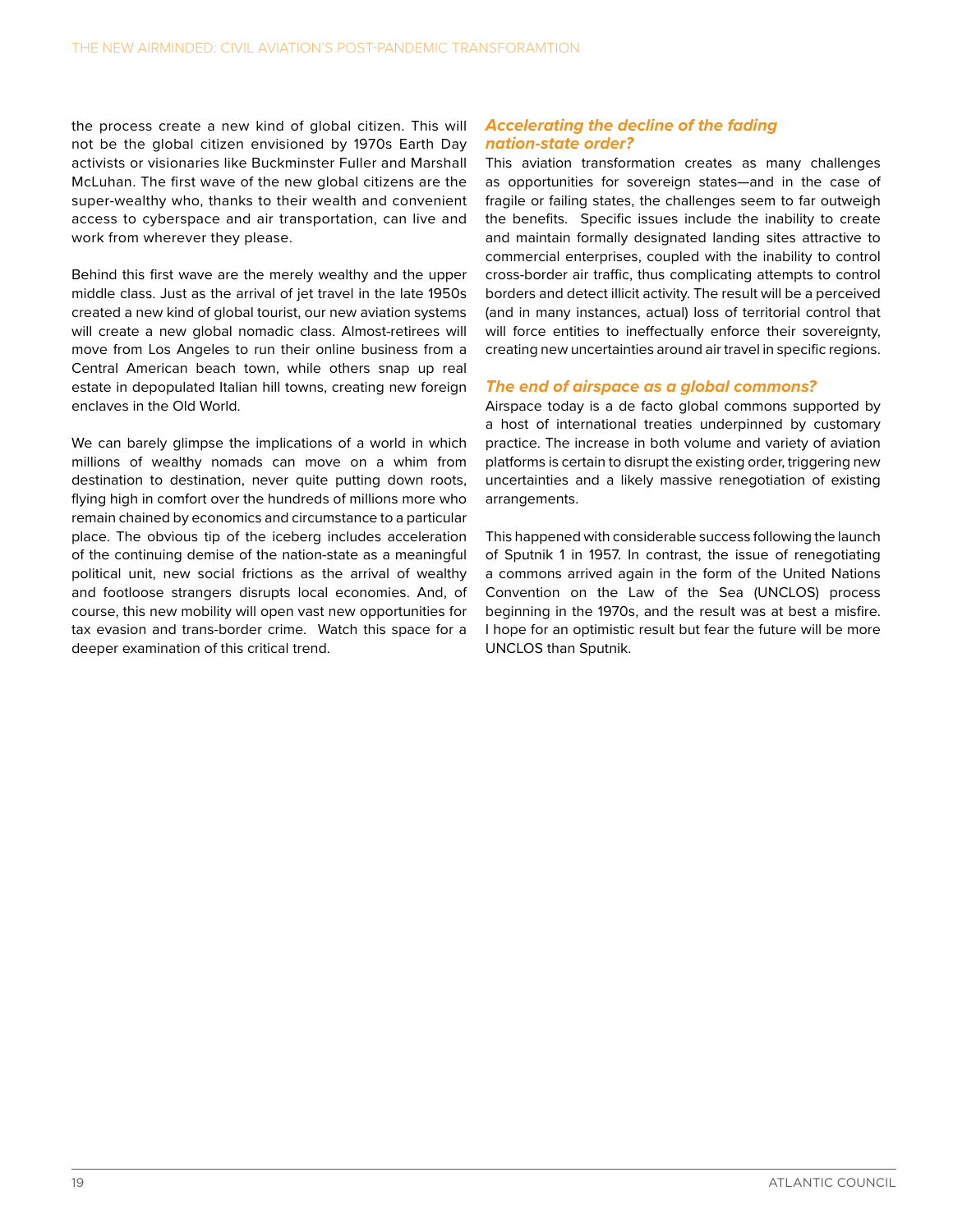## <span id="page-24-0"></span>*About the Author*



**Paul Saffo** is a Silicon Valley-based forecaster who studies the dynamics of largescale, long-term technological change. He is a nonresident senior fellow with the Atlantic Council's Scowcroft Strategy Initiative, and teaches at Stanford where he is an Adjunct Professor in the School of Engineering. Paul

holds degrees from Harvard College, Cambridge University, and Stanford University and is a Fellow of the Royal Swedish Academy of Engineering Sciences.

*Author photo credit: Christopher Michel*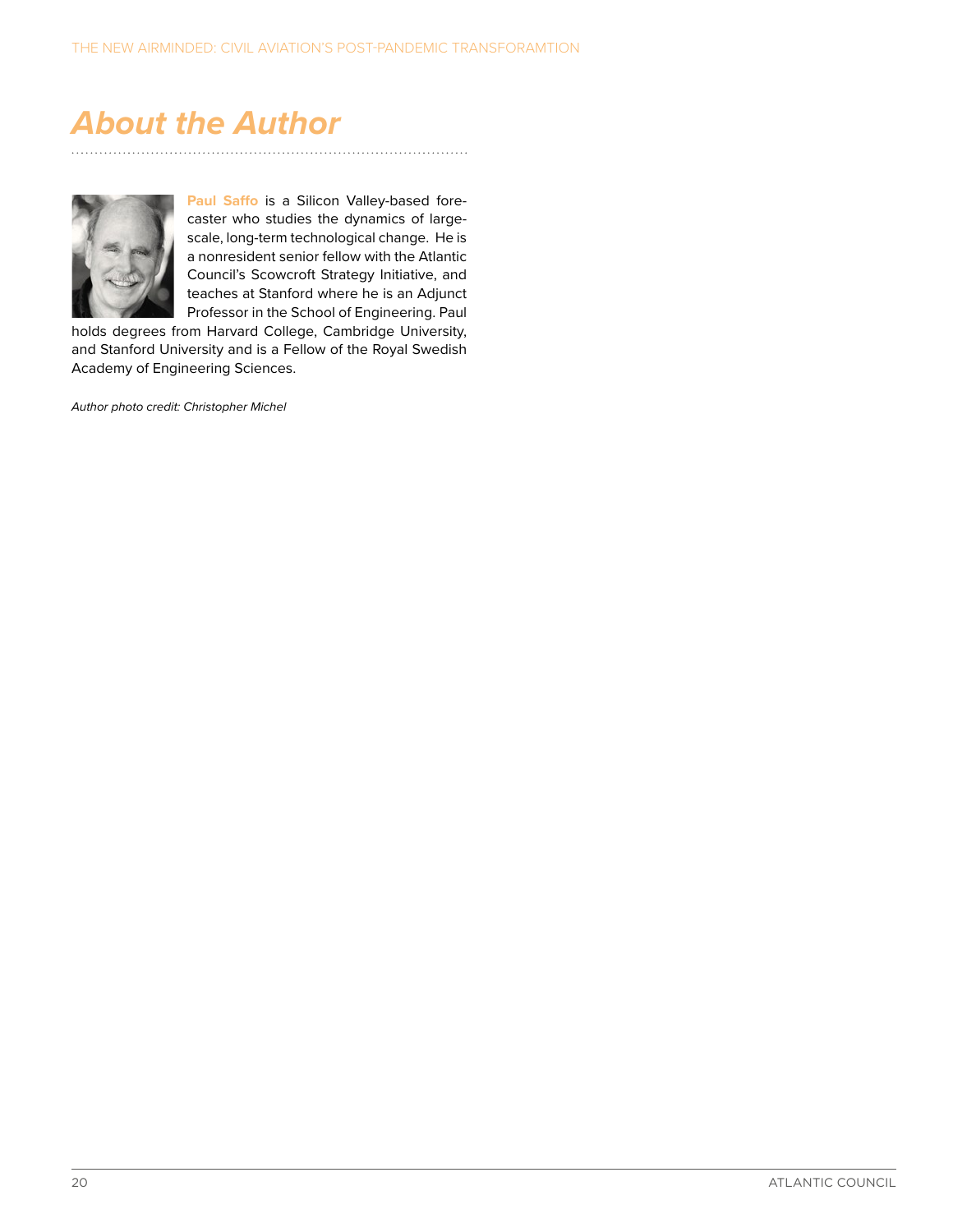### **Atlantic Council Board of Directors**

#### **CHAIRMAN**

\*John F.W. Rogers

#### **EXECUTIVE CHAIRMAN EMERITUS**

\*James L. Jones

#### **PRESIDENT AND CEO**

\*Frederick Kempe

#### **EXECUTIVE VICE CHAIRS**

\*Adrienne Arsht \*Stephen J. Hadley

#### **VICE CHAIRS**

\*Robert J. Abernethy \*Richard W. Edelman \*C. Boyden Gray \*Alexander V. Mirtchev \*John J. Studzinski

#### **TREASURER**

\*George Lund

#### **DIRECTORS**

Stéphane Abrial Todd Achilles \*Peter Ackerman Timothy D. Adams \*Michael Andersson David D. Aufhauser Barbara Barrett Colleen Bell Stephen Biegun \*Rafic A. Bizri \*Linden P. Blue Adam Boehler Philip M. Breedlove Myron Brilliant \*Esther Brimmer R. Nicholas Burns \*Richard R. Burt Teresa Carlson James E. Cartwright

John E. Chapoton Ahmed Charai Melanie Chen Michael Chertoff \*George Chopivsky Wesley K. Clark \*Helima Croft Ralph D. Crosby, Jr. \*Ankit N. Desai Dario Deste \*Paula J. Dobriansky Joseph F. Dunford, Jr. Thomas J. Egan, Jr. Stuart E. Eizenstat Thomas R. Eldridge Mark T. Esper \*Alan H. Fleischmann Jendayi E. Frazer Courtney Geduldig Meg Gentle Thomas H. Glocer John B. Goodman \*Sherri W. Goodman Murathan Günal Amir A. Handjani Frank Haun Michael V. Hayden Tim Holt \*Karl V. Hopkins Andrew Hove Mary L. Howell Ian Ihnatowycz Mark Isakowitz Wolfgang F. Ischinger Deborah Lee James Joia M. Johnson \*Maria Pica Karp Andre Kelleners Henry A. Kissinger \*C. Jeffrey Knittel Franklin D. Kramer Laura Lane Jan M. Lodal Douglas Lute Jane Holl Lute

William J. Lynn Mark Machin Mian M. Mansha Marco Margheri Michael Margolis Chris Marlin William Marron Gerardo Mato Timothy McBride Erin McGrain John M. McHugh Eric D.K. Melby \*Judith A. Miller Dariusz Mioduski \*Michael J. Morell \*Richard Morningstar Georgette Mosbacher Dambisa F. Moyo Virginia A. Mulberger Mary Claire Murphy Edward J. Newberry Thomas R. Nides Franco Nuschese Joseph S. Nye Ahmet M. Ören Sally A. Painter Ana I. Palacio \*Kostas Pantazopoulos Alan Pellegrini David H. Petraeus W. DeVier Pierson Lisa Pollina Daniel B. Poneman \*Dina H. Powell McCormick Ashraf Qazi Robert Rangel Thomas J. Ridge Gary Rieschel Lawrence Di Rita Michael J. Rogers Charles O. Rossotti Harry Sachinis C. Michael Scaparrotti Ivan A. Schlager Rajiv Shah

Gregg Sherrill Ali Jehangir Siddiqui Kris Singh Walter Slocombe Christopher Smith Clifford M. Sobel James G. Stavridis Michael S. Steele Richard J.A. Steele Mary Streett \*Frances M. Townsend Clyde C. Tuggle Melanne Verveer Charles F. Wald Michael F. Walsh Ronald Weiser Olin Wethington Maciej Witucki Neal S. Wolin \*Jenny Wood Guang Yang Mary C. Yates Dov S. Zakheim

#### **HONORARY DIRECTORS**

James A. Baker, III Ashton B. Carter Robert M. Gates James N. Mattis Michael G. Mullen Leon E. Panetta William J. Perry Condoleezza Rice Horst Teltschik William H. Webster

*\*Executive Committee Members*

*List as of August 26 2021*